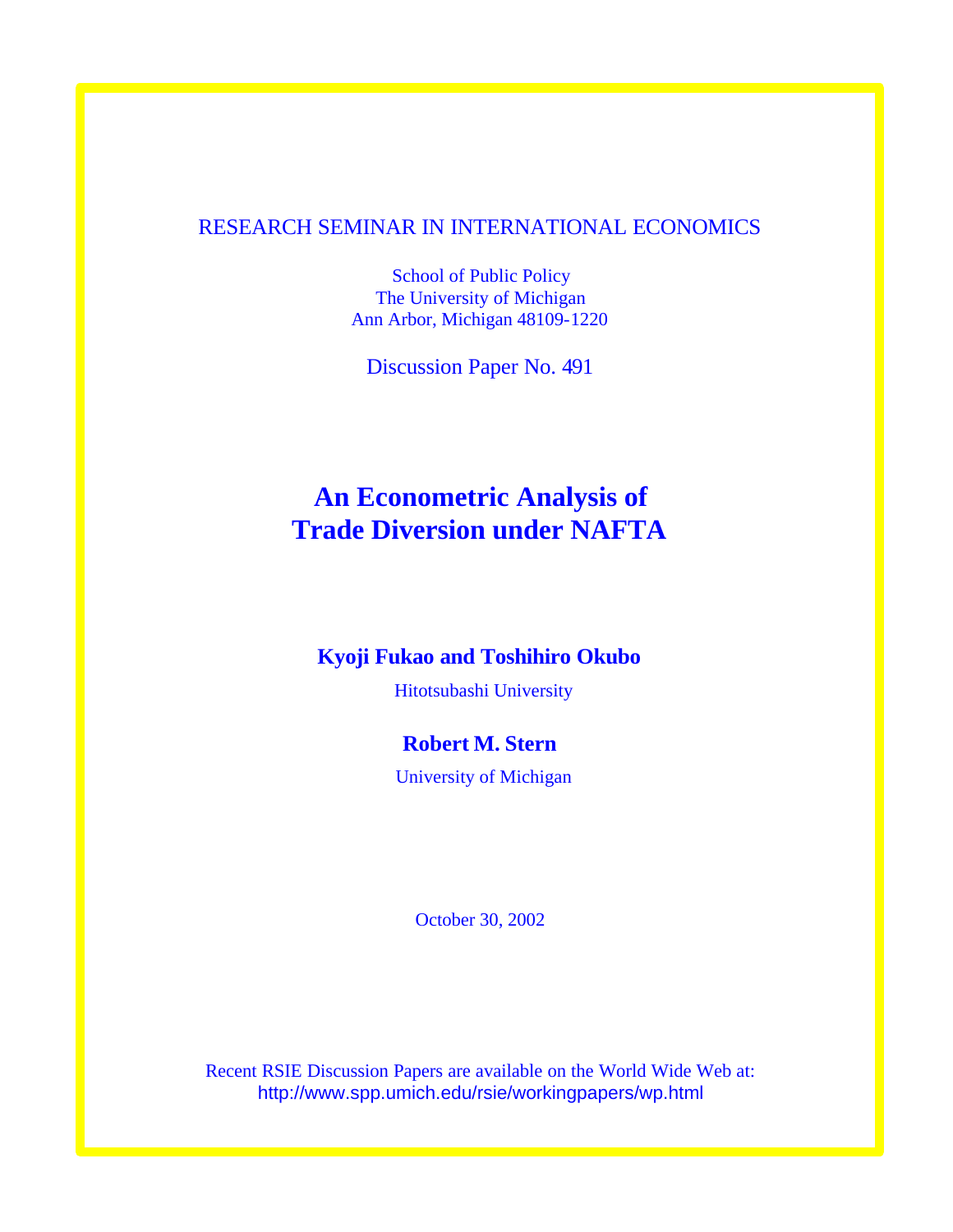#### **An Econometric Analysis of Trade Diversion under NAFTA**

### **Kyoji Fukao, Hitotsubashi University Toshihiro Okubo, Hitotsubashi University Robert M. Stern, University**

#### **Abstract**

We provide an econometric analysis of whether or not the tariff preferences extended to Canada and Mexico under NAFTA may have resulted in trade diversion. A review of previous studies, both descriptive and econometric, suggests that trade diversion has occurred especially as evidenced by Mexico's increased shares of U.S. imports apparently at the expense of several Asian countries. We use a conceptual framework based on a partial-equilibrium model of differentiated product industries under monopolistic competition for many countries. The model is implemented empirically using a fixed-effect panel analysis of U.S. imports at the Harmonized System (HS) 2-digit level for the period, 1992-98. Of the 70 sets of regressions that were run, the coefficients of the tariff rates were statistically significant in 15 cases. The strongest evidence of trade diversion was found mainly for U.S. imports of textile and apparel products. We also estimated regressions for selected commodities at the HS 4-digit level. The results suggest trade diversion for textiles, apparel, and some footwear products but not for trade in motor cars and vehicles and television receivers, which may have been more influenced by changes in foreign direct investment and outsourcing rather than tariff preferences.

JEL Classification: F10; F13; F15

October 30, 2002

Address correspondence to:

Robert M. Stern Gerald R. Ford School of Public Policy University of Michigan Ann Arbor, MI 48109

Tel. 734-764-2373 Fax 810 2774102 E-mail: rmstern@umich.edu www.umich.edu/~rmstern/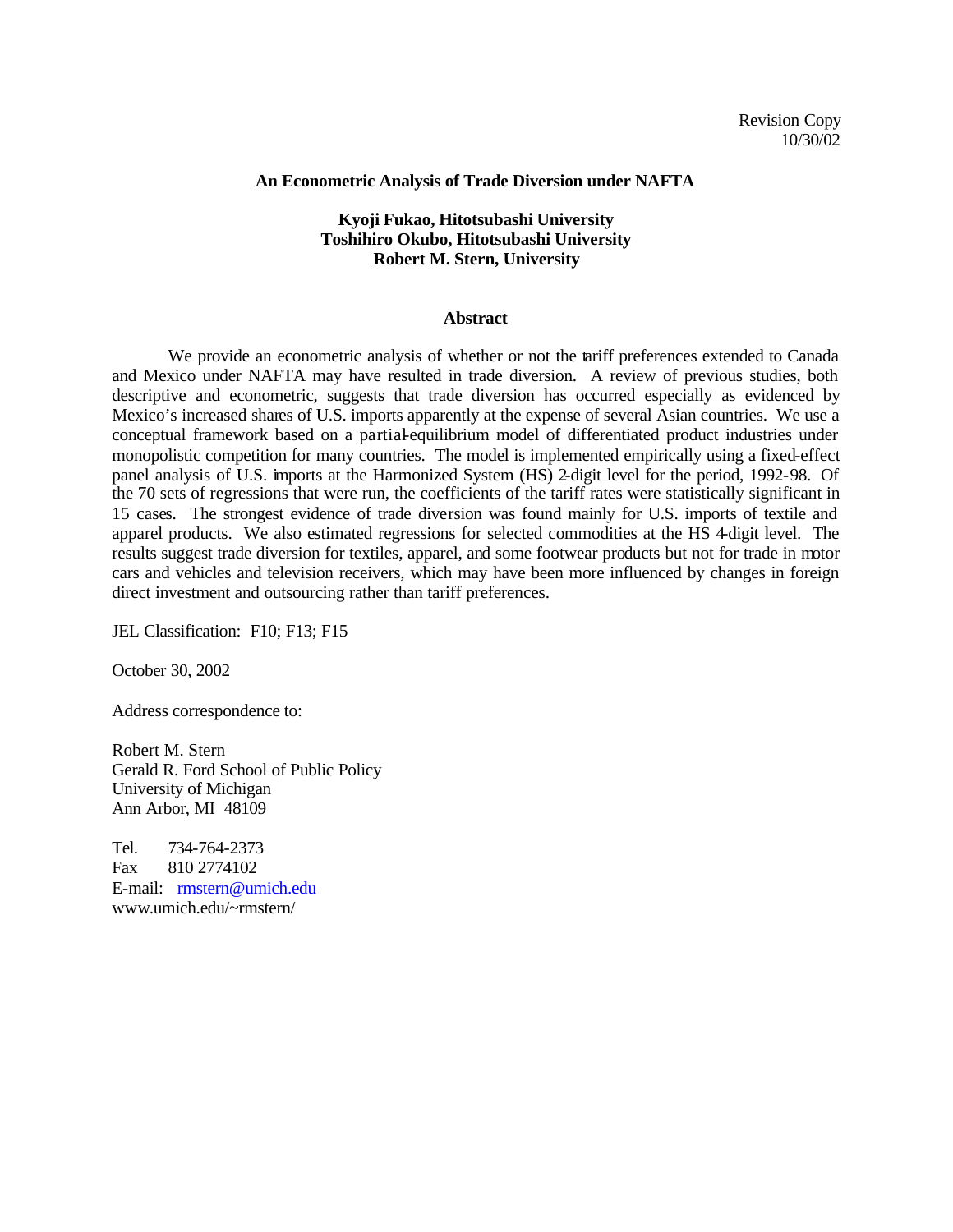#### **An Econometric Analysis of Trade Diversion under NAFTA\***

**Kyoji Fukao, Hitotsubashi University Toshihiro Okubo, Hitotsubashi University Robert M. Stern, University of Michigan**

### **I. Introduction**

 $\overline{a}$ 

Prior to and since the inception of the North American Free Trade Agreement (NAFTA) in January 1994, there has been a great deal of interest in policy and academic circles about the impact that NAFTA might have on the trade and economic welfare of the NAFTA members – Canada, Mexico, and the United States – and nonmembers. In this paper, we investigate the effects of NAFTA on trade diversion at a highly disaggregated level of commodity detail. The rationale for this approach is that the creation of a preferential trading arrangement like NAFTA involves the interplay of the removal of the differential structure of tariffs between member countries and the maintenance of these national tariffs with respect to nonmembers. In addition, we know that rules of origin were designed to provide special preferences for selected sectors in the NAFTA to the possible detriment of nonmembers.

We begin in Section II with a brief review of the complexities of distinguishing the effects of NAFTA from the myriad of other forces at work before and following the inception of NAFTA. We also discuss the approaches and conclusions of some pertinent studies of the effects of NAFTA. In Section III, we discuss the conceptual framework that provides the basis for our analysis and, in Section IV, the empirical implementaion of our econometric investigation and a description of the data. Our empirical results are reported in Section V. Conclusions and implications for further research are presented in Section VI.

#### **II. NAFTA in Context and a Review of the Literature**

If we were able to do a controlled exper iment, we would want to compare the economic situation before and after NAFTA was created. Unfortunately, in the social sciences, the ability to construct a controlled experiment is typically hampered because other things are happening that will serve to

<sup>\*</sup> An earlier version of this paper was presented at a conference at Keio University in Tokyo in May 2001. We are grateful to Shujiro Urata and Eric Ramstetter for helpful comments and to this journal's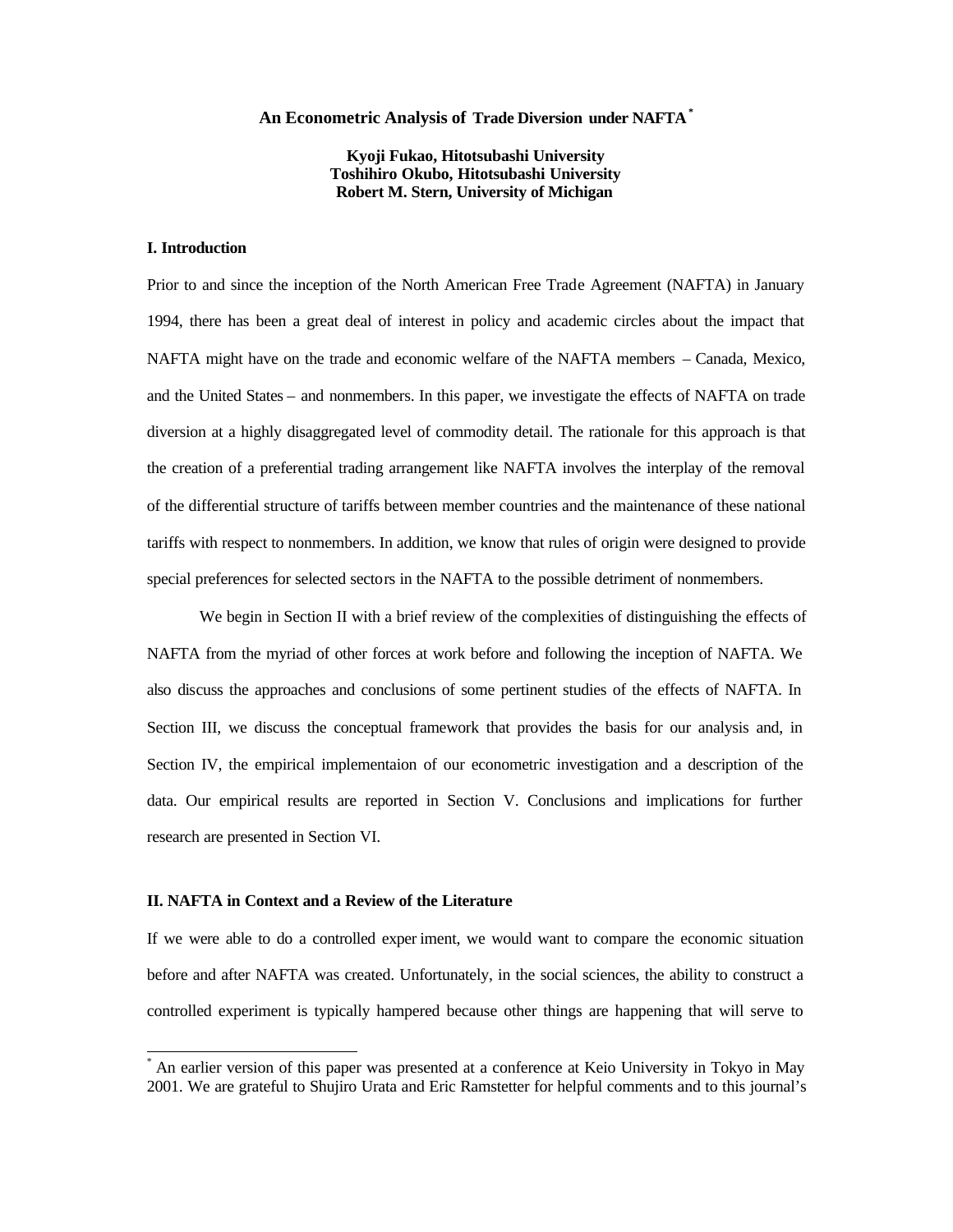confound the design and interpretation of the experiment. Thus, for example, as Krueger (2000, pp. 762-65) has noted, there are a number of difficulties that arise in evaluating the effects of NAFTA. These include: (1) anticipation beginning in 1990 that negotiations would lead to creation of NAFTA; (2) the phasing out of NAFTA tariffs over a 10-15 year time period beginning in 1994; (3) trade liberalization being undertaken elsewhere at the same time that NAFTA was being implemented; (4) continuing responses to Mexico's unilateral trade liberalization initiated in the late 1980s; and (5) the real appreciation of the Mexican peso from 1987-94 and subsequent depreciation in the course of Mexico's financial crisis in late 1994.  $^1$  Given all of the foregoing currents of change, it is by no means an easy matter to isolate the effects of NAFTA. Nonetheless, some efforts have been made that are worthy of attention.

Gould (1998) used a gravity-model approach in determining how NAFTA may have affected the growth of North American trade. The model is estimated in log first differences with aggregated bilateral trade flows on a quarterly basis for 1980 through 1996 and measures of real GDP, GDP price deflators, real exchange rates, and dummy variables to represent changes in the trade regimes during the period involved. His empirical results suggest that, in its first three years: (1) NAFTA may have stimulated the growth of U.S. aggregate exports to Mexico but not U.S. imports from Mexico; (2) U.S. bilateral trade into Canada and Canadian-Mexican trade were not affected by NAFTA; and (3) trade diversion was probably negligible.

Krueger (1999b, 2000) examined the changing patterns of trade flows and noted that the trade relationships among the NAFTA countries intensified considerably in the 1990s. But she did not find much evidence that imports from the rest of the world declined as intra-NAFTA trade increased. Krueger also concluded that tariff differentials for U.S. imports from Mexico and East Asia did not appear to have changed dramatically. Further, she conducted a "shift in share" analysis and found that the increase of Mexico's share in its trade with the United States was not much different than with the rest of the world, reflecting both the impact of Mexico's unilat eral liberalization and the peso

anonymous referees. Funding for the research was provided in part by the Japan Foundation, Center for Global Partnership.

<sup>&</sup>lt;sup>1</sup> See Lustig (2001) for a review of Mexico's economic performance and policies since 1980.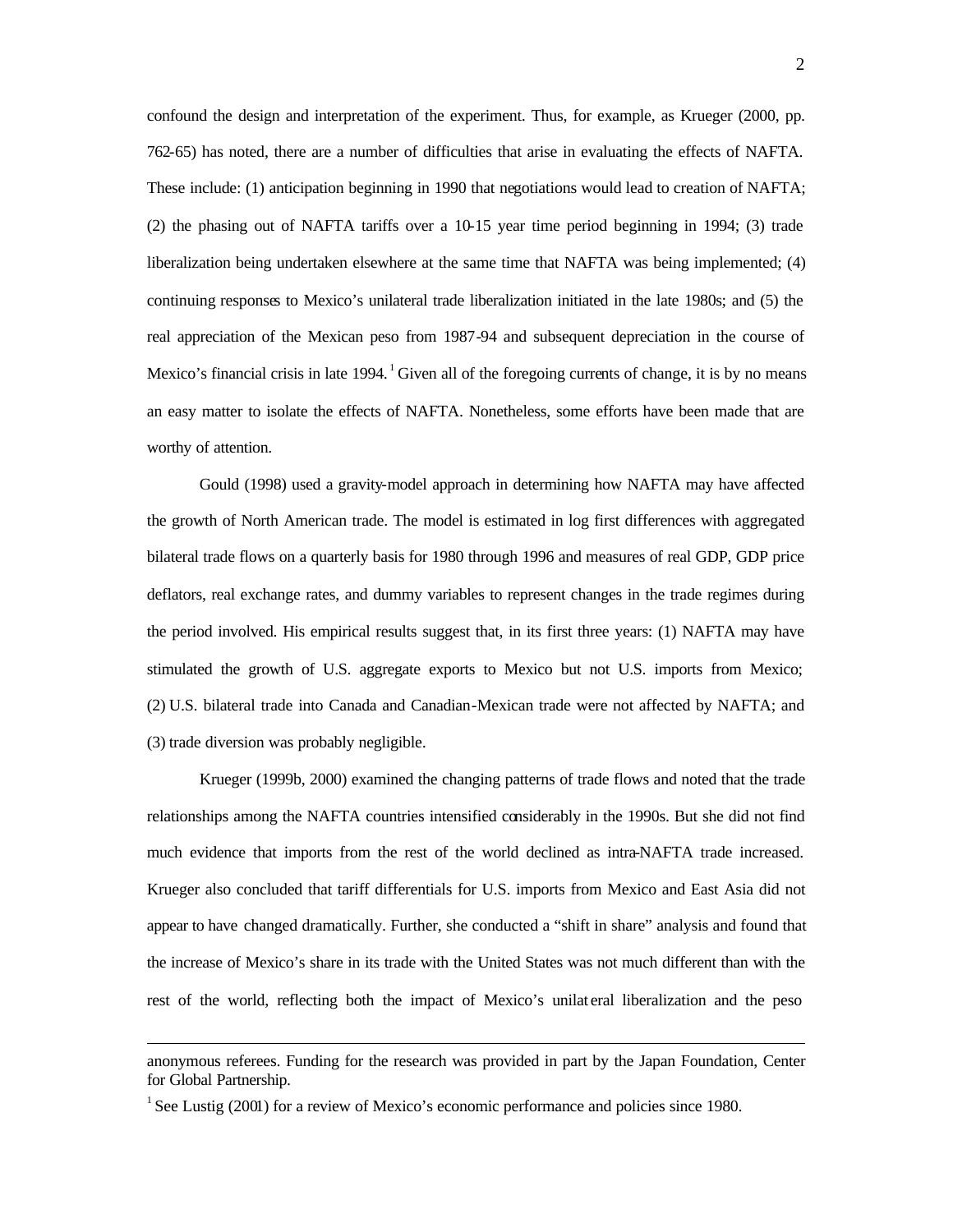depreciation after 1994. Finally, on the basis of fitting some gravity equations, she found little evidence that trade patterns had been significantly altered by preferential trading arrangements, although the results did suggest that NAFTA countries imported less than predicted from nonmember countries.<sup>2</sup> On the basis of the foregoing, Krueger concluded that NAFTA was almost certainly tradecreating rather than trade-diverting.<sup>3</sup>

In some earlier work, Krueger (1993, 1999a) called attention to the importance of rules-oforigin (ROO) as protectionist devices in free trade agreements. In this connection, James and Umemoto (1999, 2000) focused attention on the restrictive ROO affecting especially market access in NAFTA for textiles and wearing apparel from East Asia. On the basis of examining changes in market shares prior to and following the implementation of NAFTA, they concluded that there was prima facie evidence of trade diversion. They also examined changes in trade shares of footwear and electrical machinery, which were subject to ROO in the NAFTA, and concluded that there was little evidence of trade diversion in footwear and none in the case of electrical machinery. James and Umemoto present a model of ROO, but they do not implement this model in their empirical analysis of changes in trade shares.

Burfisher, Robinson, and Thierfelder (2001) provide a useful survey of the impact of NAFTA on the United States that covers both macroeconomic issues and structural adjustments. They point out the fallacies in much of the macroeconomic discussion related to NAFTA involving the effects on

<sup>&</sup>lt;sup>2</sup> For more comprehensive studies of preferential trading arrangements using a gravity-model approach, see Soloaga and Winters (2001) and Wall (2002). Solaga and Winters find no evidence of trade diversion from NAFTA. However, Wall (p. 31) finds that: "… because of the North American bloc, total Japanese exports and imports were, respectively, 5.4 percent and 9.2 percent lower, implying a 7 percent decrease in Japanese total trade with the world." Coughlin and Wall (2000) use a gravity-model approach in analyzing how NAFTA has changed the pattern of exports of U.S. states to foreign geographic destinations. See also Karemara and Ojah (1998) for a gravity-model analysis comparing the trade impacts for selected manufactures for the ASEAN members and NAFTA. Their data end in 1993, however, so that they do not capture the trade effects following the inception of NAFTA in 1994.

<sup>&</sup>lt;sup>3</sup>Agama and McDaniel (2002) estimate aggregate import-demand functions using quarterly data on real exports and imports and U.S. and calculated Mexican tariff rates for 1983-2001. They conclude (p. 3) that: "On average, a one percentage point increase in the tariff preference corresponds to somewhere between an 11.2 and 16.5 percent increase in U.S. import demand for Mexican goods, and an additional 2.4 to 3.8 percent, respectively, during the NAFTA period. On the export side, a one percentage point increase in the NAFTA tariff preference corresponds to roughly a 5.1 to 6.7 percent increase in Mexico's demand for U.S. goods."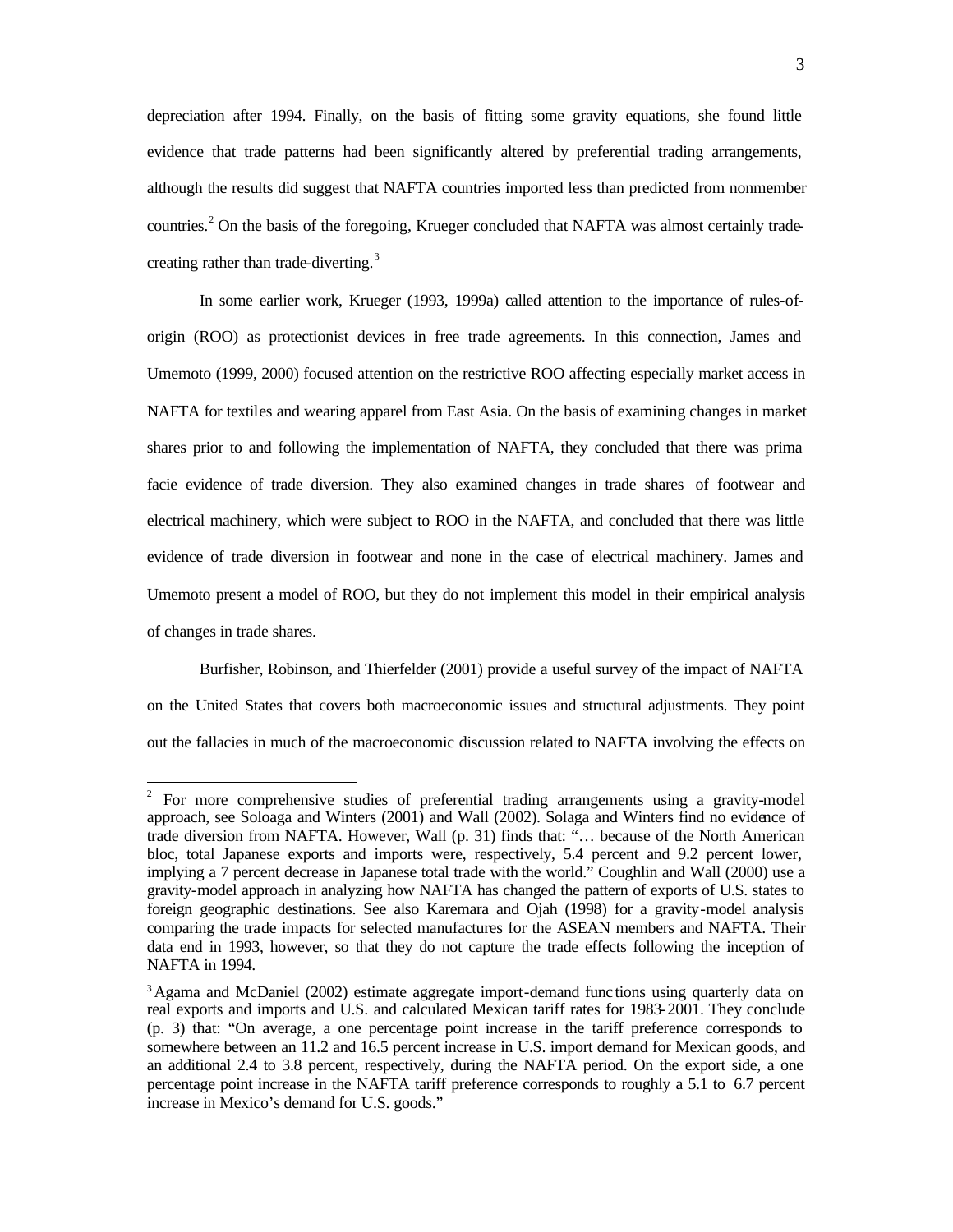U.S. labor markets, the balance of trade, aggregate employment effects, and the effects of the peso crisis. With regard to structural adjustments, they focus on agricultural transition, the rationalization of automobile production and parts, and the effects of ROO on textiles and apparel. They note that intra-NAFTA trade in agricultural products has risen, and there is evidence that Mexico has taken steps to liberalize its agricultural policies and to lock in these reforms. Prior to NAFTA, Mexico had significant distortions in its automobile sector, and, with NAFTA, these distortions were phased out. In negotiating NAFTA, it was specified that veh icles should have a 62.5 percent North American content. In response to the phase-out of the Mexican restrictions and implementation of the ROO, Burfisher et al. cite evidence of significant rationalization effects in the production of autos and parts that have benefited the North American auto industry. However, they do not address the question of whether trade diversion has occurred. Finally, with regard to textiles and apparel, Burfisher et al. conclude that there is rather clear evidence of trade diversion especially vis-à-vis East Asia, which corresponds to what James and Umemoto (1999, 2000) found in their research as noted above.

Arndt and Huemer (2001, 2002) provide graphical analyses of the changes in the dollar value of U.S. exports and imports and the shares accounted for by Canada, Mexico, and Japan on a quarterly basis from 1990-I to 2001-II. Since the inception of NAFTA in 1994, Mexico has displaced Japan as the second largest market for U.S. exports while Canada's share of U.S. exports has remained relatively unchanged. What is more striking is that Mexico's share of U.S. imports has risen from around 8 percent in 1994 to 12 percent in 2001, while Japan's share has fallen from about 18 percent to 12 percent in this same period. Arndt and Huemer also depict changes in U.S. imports and import shares at the industry level for motor vehicles, television sets, and textiles and apparel. They show that Mexico apparently increased its share of U.S. imports of automobiles at the expense of Japan, its share of U.S. television imports at the expense of China, Japan, Korea, and Taiwan, and its share of U.S. imports of textiles and apparel at the expense of China and other Asian suppliers. Finally, Arndt and Huemer provide graphical evidence of the importance of foreign outsourcing from the United States to Mexico especially and to Canada for motor vehicles, television sets, and textiles and apparel. While this outsourcing predates NAFTA, they show that there has been a significant increase in U.S.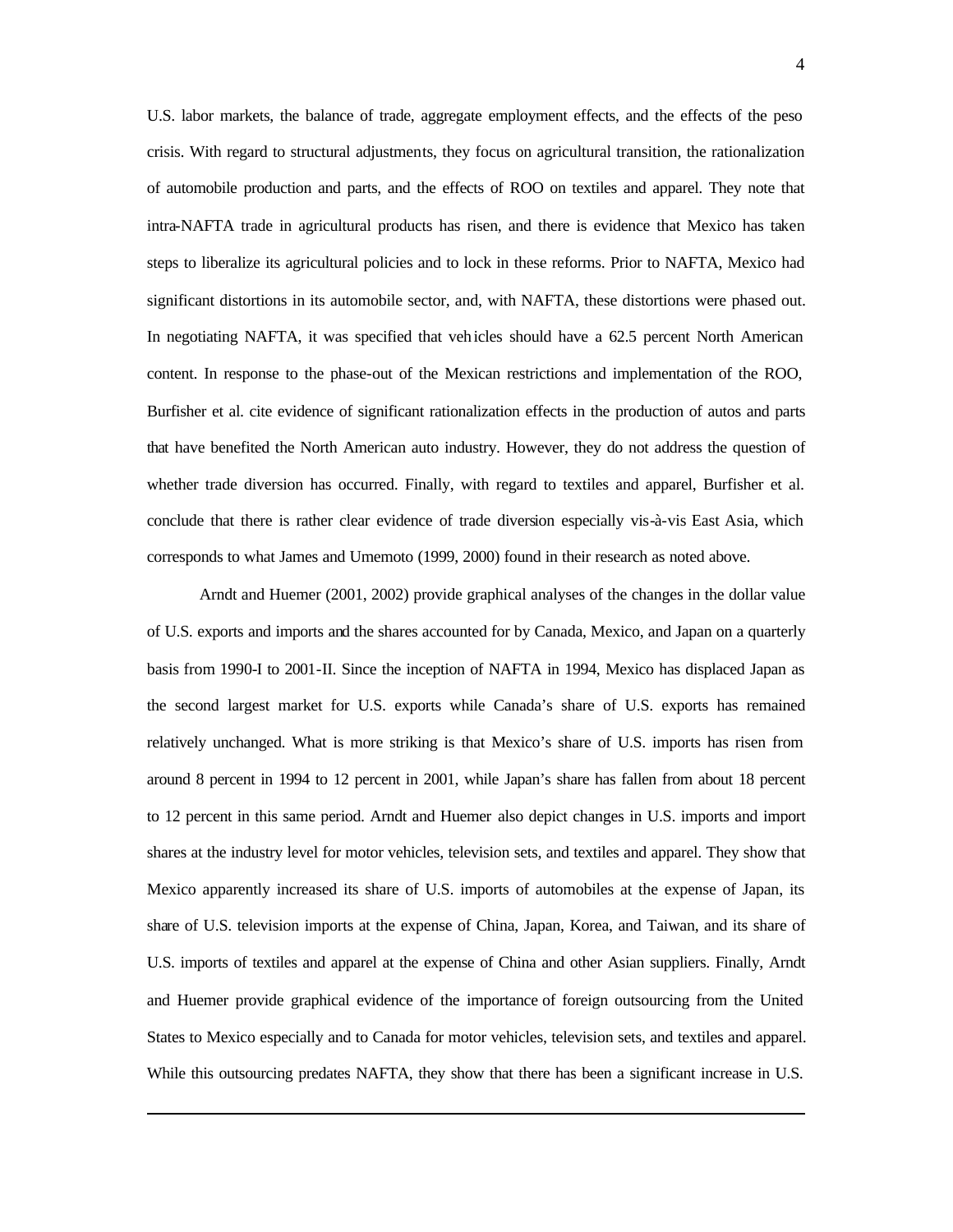exports of components to and imports of end products from its NAFTA partners since 1994. Arndt and Huemer conclude accordingly that NAFTA has had a significant impact on intra-North American trade through the combination of discriminatory tariff reductions resulting in trade diversion and through increased outsourcing that reflects the reorganization and relocation of production and the exchange of component inputs and end products.

By far the most ambitious and comprehensive study of the trade effects of NAFTA is Romalis (2001), which came to our attention after we had completed our own study. Setting out a conceptual framework, Romalis develops reduced-form equations in which the shares of U.S. imports of commodities sourced from Canada or Mexico depend on the tariff preferences under NAFTA extended to the two countries. He makes allowance for the time varying effects of tariff preferences by interacting the preferences present in 2000 with annual time dummies. He also introduces control measures for commodity and industry characteristics. Working at the 8-digit Harmonized System (HS) level, he tracks U.S. bilateral trade with Canada and Mexico for 6,874 commodities annually from 1989 to 2000 and constructs the preferential tariff rates that apply to these commoditie s. Based on his regression results, he finds that NAFTA has had a significant effect on U.S. imports from Canada and especially from Mexico. Further, he finds no statistical evidence of trade creation in analyzing the growth of U.S. imports of the commodities covered. Romalis concludes therefore that NAFTA has been primarily trade diverting.

We turn now to our own research, which, as mentioned, will focus on a disaggregated level for selected manufactured goods, using a version of the gravity model that may serve to identify the presence or absence of trade diversion as the consequence of NAFTA. Our work is related to what James and Umemoto and Arndt and Huemer have done descriptively in analyzing intra-NAFTA trade and is in the same spirit as Romalis insof ar as we use an explicit theoretical model and econometric analysis to try to identify the forces at work that have affected NAFTA's trade.

#### **III. Conceptual Framework**

In order to illustrate the effects of NAFTA, we focus on how it may have affected the shares of member and non-member countries in U.S. imports at a detailed commodity level. For this purpose,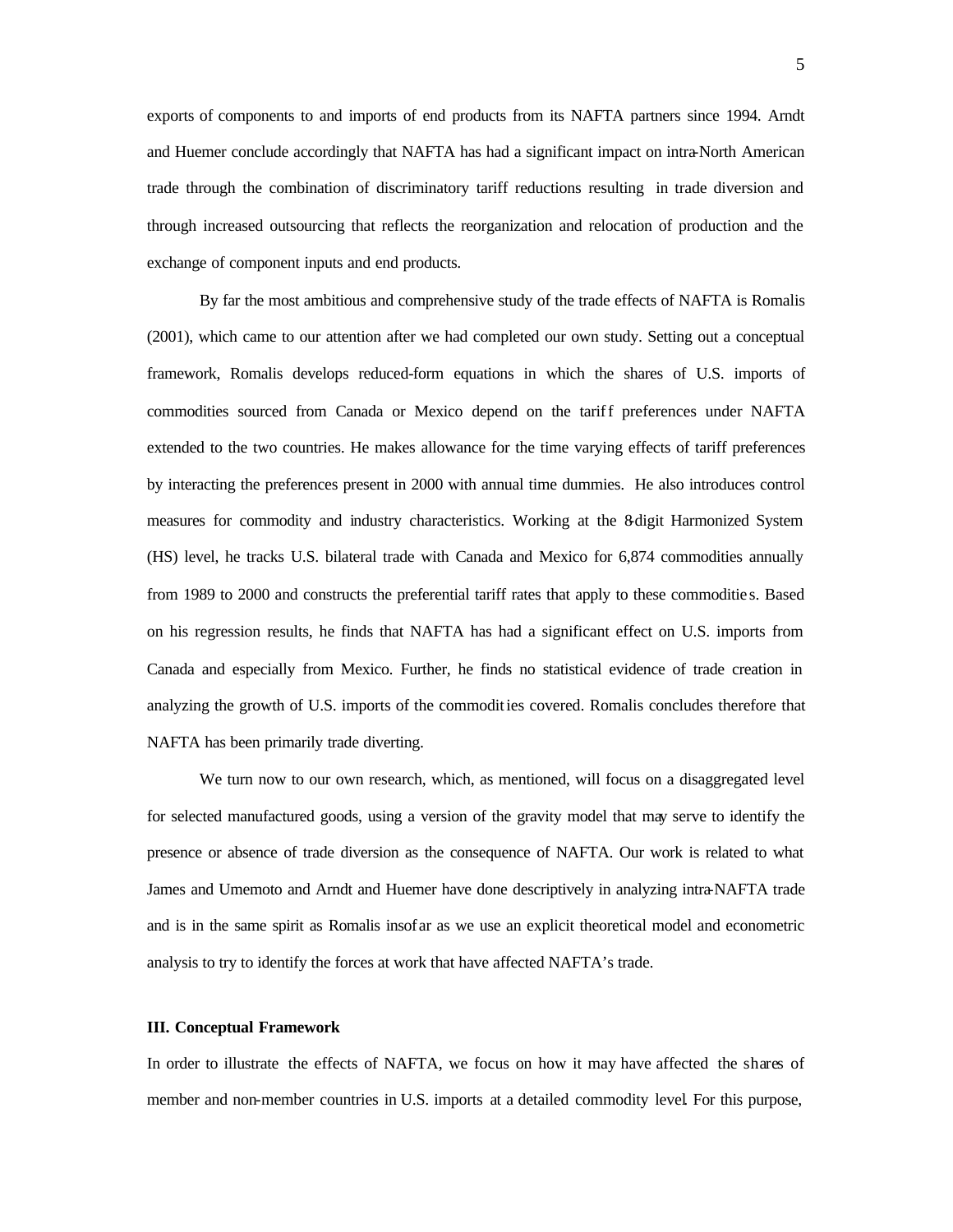we have developed a partial-equilibrium trade model of differentiated-product industries under monopolistic competition with *N* countries. The model is patterned after earlier work along these lines by Helpman and Krugman (1985), Markusen (1986), and Bergstrand (1989). The technical details of the model can be found in Fukao, Okubo, and Stern (2003).<sup>4</sup>

According to the model, with product differentiation, the percentage of imports from country *n* in U.S. total imports of industry *z* products depends on the relative import price (including tariffs) of country *n*'s products in U.S. total imports of industry *z* products and the variety of products supplied by industry *z* in country *n*. In the model, the relative import price of country *n*'s product in U.S. total imports is mainly determined by U.S. trade barriers against country *n*, country *n*'s relative wage rate, and cost of transportation from country *n*. Because of the free-entry assumption, the variety of industry *z* products supplied by country *n* is endogenously determined by the zero-profit condition. Country *n*'s variety of industry *z* products is a decreasing function of this country's relative wage rate and other countries' trade barriers against this country. It is also an increasing function of this country's endowment of the industry *z* specific factor, which we assume to be constant over time.

In the model, the creation of NAFTA will reduce U.S. imports from non-member countries through the following two mechanisms. First, it will increase the relative import price (including tariff) of the non-member countries' product in U.S. total imports in comparison with the import price of member countries. Second, it will reduce the variety of industry *z* products supplied by nonmember countries. The magnitude of the second effect will be greater if the United States is an important destination of non-member countries' exports. Therefore, the percentage of imports from country *n* in U.S. total imports depends on the relative U.S. tariff rate on country *n*'s products and the

<sup>&</sup>lt;sup>4</sup> We had planned initially to develop a structural model that would take into account the demand and supply conditions in both NAFTA member and nonmember countries. This would have enabled us to distinguish more directly the changes in trade creation and diversion and to assess the welfare effects involved. However, because of resource and data constraints, we decided to use a partial-equilibrium modeling approach and to focus on changes in the shar es of Mexico and Canada and other U.S. partner countries in U.S. imports. As will be noted below, our approach abstracts from the possible changes in market shares due to shifts in foreign direct investment and outsourcing by U.S. multinationals induced by NAFTA. In addition, it may be important to determine the extent to which imports into the United States from Mexico and Canada may have displaced U.S. production. But this lies outside our model as well.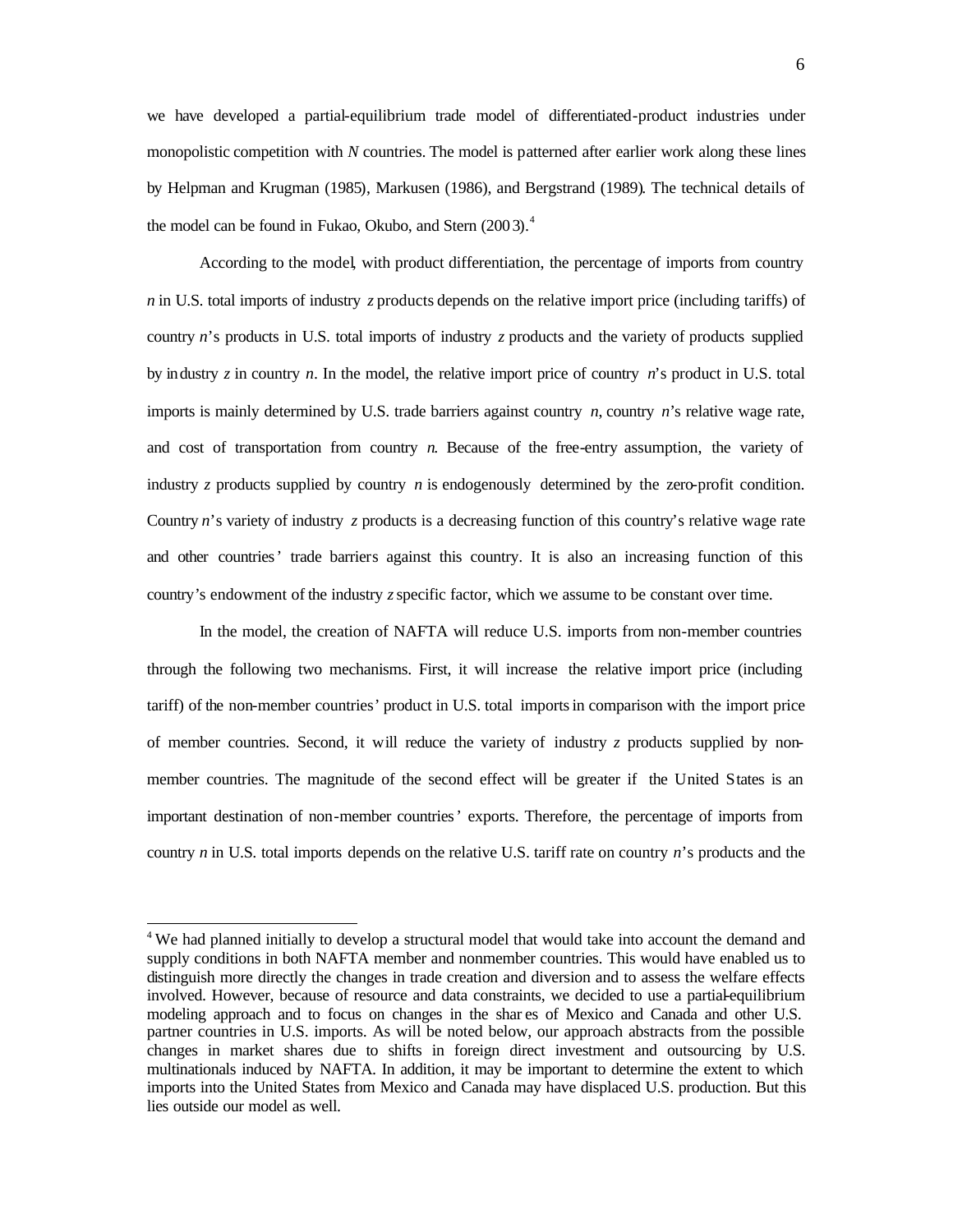product of the relative U.S. tariff rate on country *n*'s products and the percentage of exports of the commodity from country *n* to the United States in the total exports of this country.

As indicated in Fukao, Okubo and Stern (2003), the conceptual basis for our empirical analysis is given by equation (1):

(1) 
$$
\ln(s_{z,n,1}(t)) = I_{z,n} - I_{z,1} \left( \ln(w_n(t)) - \sum_{i=2}^{N} s_{z,i,1}{}^{0} \ln(w_i(t)) \right)
$$

$$
- I_{z,2} \left( \ln(T_{n,1}(t)) - \sum_{i=2}^{N} s_{z,i,1}{}^{0} \ln(T_{z,i,1}(t)) \right)
$$

$$
+ I_{z,3} v_{z,n,1}{}^{0} \left( \ln(T_{n,1}(t)) - \sum_{i=2}^{N} s_{z,i,1}{}^{0} \ln(T_{z,i,1}(t)) \right) + e_{z,n}(t)
$$

where  $s_{z,n,l}$ ,  $w_n$ , and  $T_{z,n,l}$  denote the percentage of imports from country *n* in U.S. total imports of industry *z* products, country *n*'s wage rate, and one plus the tariff and tariff equivalent of non-tariff barriers of U.S. imports used in the output by industry *z* in country *n*.  $v_{z,n,l}$  is the percentage of exports of industry *z* in country *n*.  $I_{zn}$  depends on country-specific factors such as distance from the United States and each country's endowment of industry-specific production factors  $e_{\tau,n}(t)$  is the usual error term. The three elasticity values,  $\lambda_{z1}$ ,  $\lambda_{z2}$ , and  $\lambda_{z1}$ , are positive. Using panel data, we can estimate the above equation as a fixed-effect model.

#### **IV. Empirical Implementation**

As stated, our objective is to evaluate the trade-diversion effects from the creation of NAFTA in the U.S. import market on the basis of equation (1). For this purpose, we use a fixed-effect panel analysis for manufactured commodities at the Harmonized System (HS) 2-digit level from 1992 to 1998. Data for 1998 were the latest comprehensive data available at the time of writing. Our regressions cover the entire spectrum of U.S. manufactured goods imports, HS 30 to HS 99, for the domain of U.S. trading partners.

From our theoretical analysis, we derived the following equation for regression analysis:

(2) 
$$
\ln(s_{z,n}(t)) = a_0 + a_{z,1} \ln(w_n(t)) + a_{z,2} \ln(T_n(t))
$$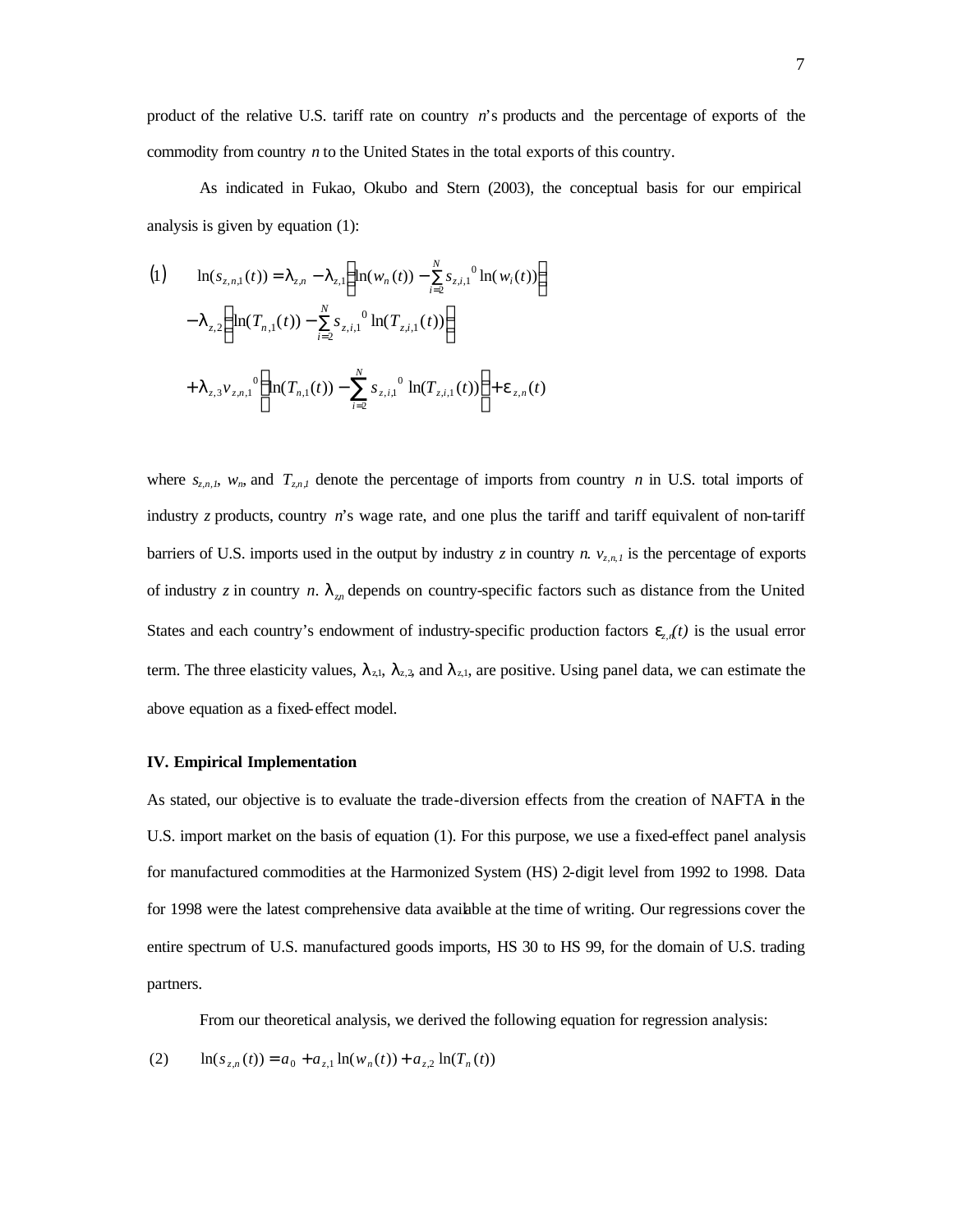$$
+ a_{z,3} v_{z,n}^{0} \ln(T_n(t)) + \sum_n a_{z,n,4} COUNTRYDUM_{z,n} + \sum_t a_{z,t,5} TIMEDUM_{z,t}(t) + \mathbf{e}_{z,n}(t)
$$

The dependent variable is the natural logarithm of each country's import share in the U.S. market for each commodity in each year.<sup>5</sup> On the right-hand side, the first independent variable is the natural logarit hm of wage rates in each year in each exporting country. We approximated each exporting country's wage rates by its GDP per capita in U.S. dollars. The second independent variable is the natural logarithm of one plus U.S. tariff rates against each exporting country. The third independent variable is the product of the percentage of exports of the commodity from each country to the United States in total exports of this country in 1991 and the natural logarithm of one plus tariff rates toward each export. <sup>6</sup> According to our theoretical model, we expect negative signs for the coefficients of these three variables.<sup>7</sup> In order to control for country-specific factors that are not included in the independent variables, such as distance from the United States and each country's endowment of industry-specific production factors, we use country dummies. The time dummies stand for macro shocks such as changes in average U.S. tariff rates against all the countries and changes in world GDP.

The import shares are calculated from the HS 2-digit import data in U.S. Census Bureau, *U.S. Imports of Merchandise on CD-ROM* and *U.S. Imports History on CD-ROM*. GDP per capita data are from the *World Development Indicators on CD-ROM 2000* (World Bank). Percentages of each country's exports of each commodity to the United States in total exports of this country are taken from Statistics Canada, *World Trade Analyzer*. Data on bilateral tariff rates are taken from the

<sup>&</sup>lt;sup>5</sup> When one country's import share is zero, we treated it as a missing observation. Therefore our data are an unbalanced panel. If there were some variables that strongly affect the chances for observation (non-zero imports) but not the outcome under study, it would be more appropriate to take account of the sample-selection process by estimating a selection model, such as Heckman (1979). But in our case, there seems to be no such variable. So we did not take account of sample-selection bias. For more detail on this issue, see Manning, Duan, and Rogers (1987).

<sup>&</sup>lt;sup>6</sup> In addition, we considered U.S. NTBs. We used frequency measures of U.S. NTBs in 1993 at the HS 4-digit level, obtained from OECD, *Indicators of Tariffs and Non-Tariff Trade Barriers 1997*. We assumed that U.S. NTBs against all the countries were identical and constant until 1993, and that the NTBs against Canada and Mexico became zero after 1994. Therefore, our NTB variables were almost identical with the NAFTA dummy variables. As a consequence, we do not report below the results using the NTB measures.

The question arises as to whether using import shares as the dependent variable is the best way of getting at trade diversion. That is, changes in import shares may be influenced by a variety of structural factors on both the supply and demand sides that, as noted above, are not being taken into account in the model.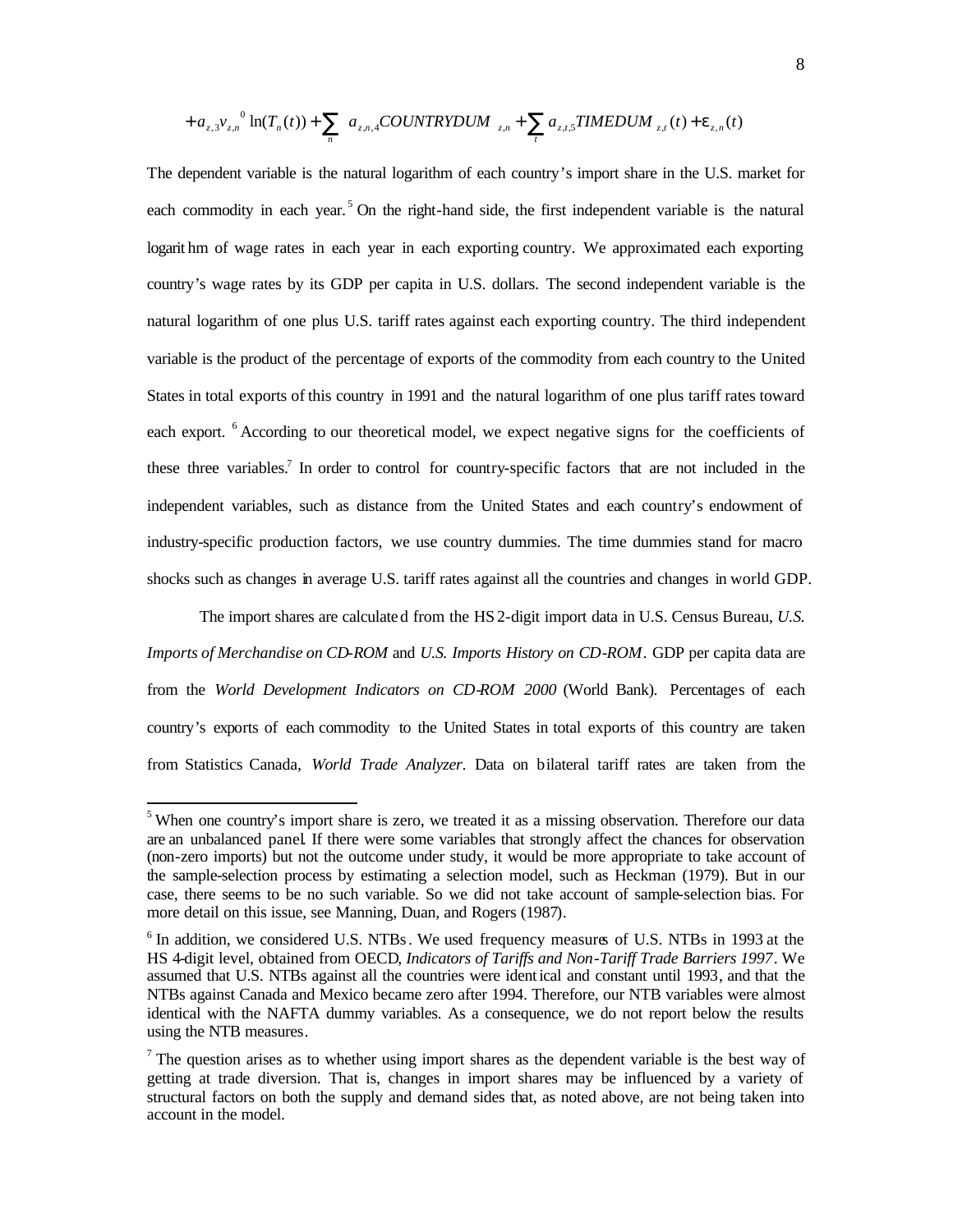TRAINS dataset of UNCTAD.<sup>8</sup> The data at the 2-digit level are compiled by taking a weighted average of 6-digit HS tariff rates, using U.S. import shares of each 6-digit HS commodity in 1991 as weights.

As we will report in the next section,  $a_{\tau}$ , the estimated coefficients of the product of the percentage of exports of the commodity from each country to the United States in total exports of this country in 1991 and the natural logarithm of one plus tariff rates toward each export are not significant and do not have the expected negative sign in many commodities. Because of this we have also estimated the following equation, which does not include this variable:

(3) 
$$
\ln(s_{z,n,1}(t)) = a_0 + a_{z,1} \ln(w_n(t)) + a_{z,2} \ln(T_{n,1}(t)) + \sum_{n} a_{z,n,4} COUNTRYDUM_{z,n} + \sum_{t} a_{z,t,5} TIMEDUM_{z,t}(t) + e_{z,n}(t)
$$

Both reductions in tariff rates among NAFTA countries and removal of NTBs might have trade-diversion effects. In order to check this, we replaced the tariff variables with a NAFTA dummy in equation (4) below. The NAFTA dummy takes value one for Canada and Mexico after the creation of NAFTA in 1994. In order to take account of the fact that NAFTA trade barriers are phased out gradually over time, we also used a lagged NAFTA dummy in equation (5), which takes value one for Canada and Mexico after 1995:

(4) 
$$
\ln(s_{z,n}(t)) = a_0 + a_{z,1} \ln(w_n(t)) + a_{z,2} NAFTADUM_n(t)
$$

$$
+ \sum_{n} a_{z,n,4} COUNTRYDUM_{z,n} + \sum_{t} a_{z,t,5} TIMEDUM_{z,t}(t) + \mathbf{e}_{z,n}(t)
$$

$$
\ln(s_{z,n}(t)) = a_0 + a_{z,1} \ln(w_n(t)) + a_{z,2} LAGGEDNAFTADUM_n(t)
$$

$$
+ \sum_{n} a_{z,n,4} COUNTRYDUM_{z,n} + \sum_{t} a_{z,t,5} TIMEDUM_{z,t}(t) + \mathbf{e}_{z,n}(t)
$$

We expect positive signs for coefficients of the NAFTA dummy and the lagged NAFTA dummy.

The above equations  $(2)$ —(5) were estimated by OLS with fixed effects with a correction for first-order autocorrelation in the disturbances. It should be noted that there is a

 $8$  Data on tariff rates are available at 6 digit HS for 1993, 1994, 1996, and 1998. We have used 1993 tariff rates for 1992. Tariff rates for 1995 and 1997 are calculated as the average of 1994 and 1996 and 1996 and 1998, respectively.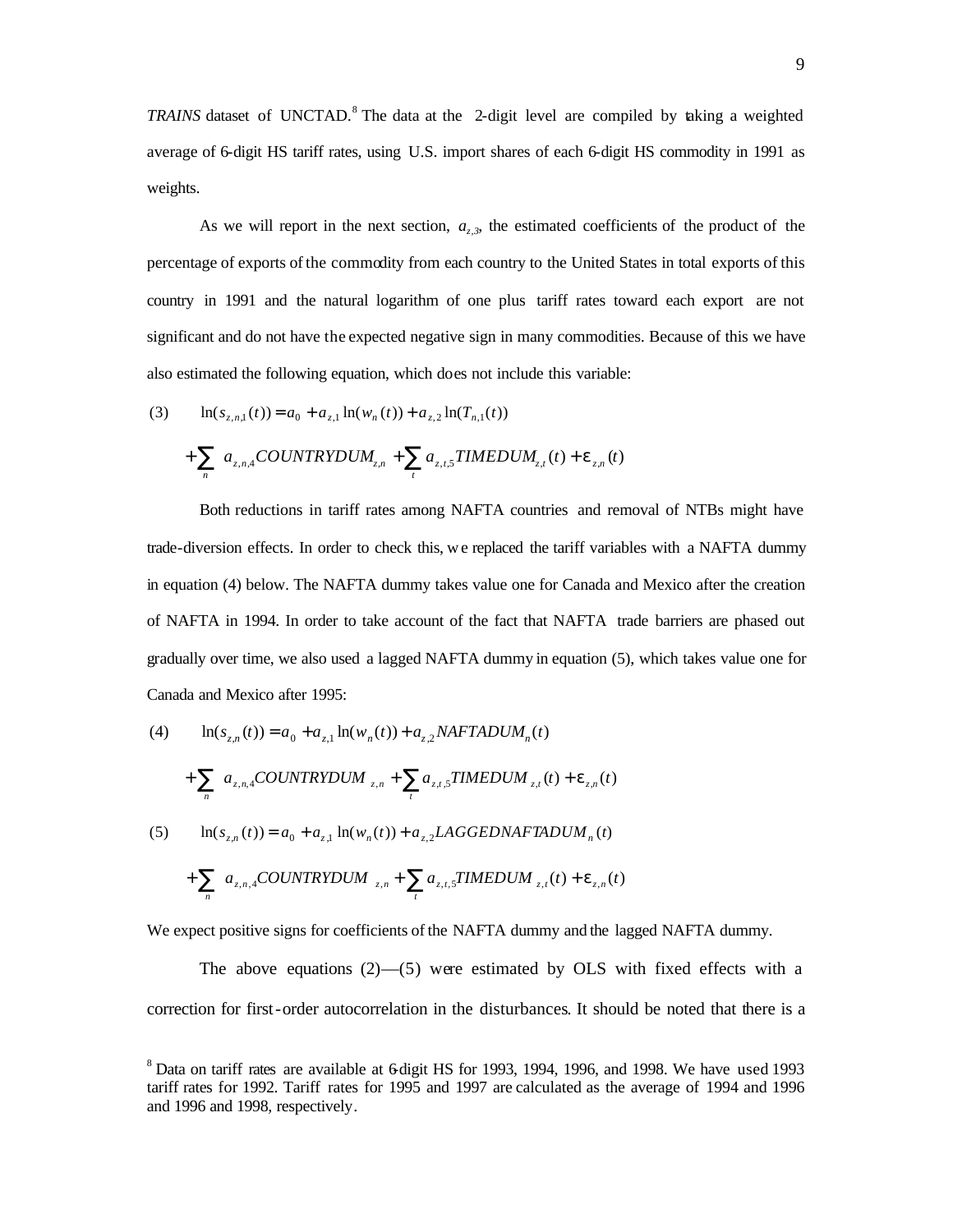possibility that industries defined by HS 2-digit codes might be too broad and include too many commodities with different characteristics. To take this into account, we have also estimated the above equations for selected industries at the HS 4-digit level from 1992 to 1998.

#### **V. Empirical Results**

 $\overline{a}$ 

As mentioned above, we estimated regression equations for the HS 2-digit U.S. imports of manufactured goods for the period, 1992-98. There were 60 sets of regressions that were run. It turned out that the coefficients of the tariff rates were statistically significant in 15 of the 60 cases. The results for these 15 cases are reported in boldface in table 1.<sup>9</sup>

For the 15 commodities noted in table 1, the coefficients of tariff rates were negative and significant at the 5% level in either equation (2) or (3). In most cases, these coefficients were generally greater than 20. When this coefficient takes a value 20, it means that a 5% reduction of U.S. tariff rates on imports from one country will double that country's share in U.S. total imports. Therefore, our results suggest that tariff rates have significant effects on U.S. trade in the case of these commodities.

We should note that for a substantial number of commodities, such as pharmaceutical products and electric machinery, U.S. tariff rates on imports from Canada and Mexico were negligible even before 1994. In these cases, we cannot argue that NAFTA had a significant trade-diversion effect. Table 2 shows U.S. tariff rates on imports of the fifteen commodities from Canada and Mexico in 1993 and 1996. For six of the fifteen categories, indicated in boldface, U.S. tariff rates on imports from either Canada or Mexico were greater than 2.5% in 1993. Probably we can infer relatively large trade-diversion effects in these uses.

<sup>9</sup> The estimated coefficients of GDP, country dummies, and time dummies are not reported because of space limitations but are available from the authors on request. The coefficients of the NAFTA dummies and lagged NAFTA dummies were either insignificant or had unexpected signs in most cases. Only in the cases of HS 43 (Furskins), HS 50 (Silk), and HS 60 (Knitted or Crocheted Fabrics) were the lagged NAFTA dummies positive and significant at the 5% level.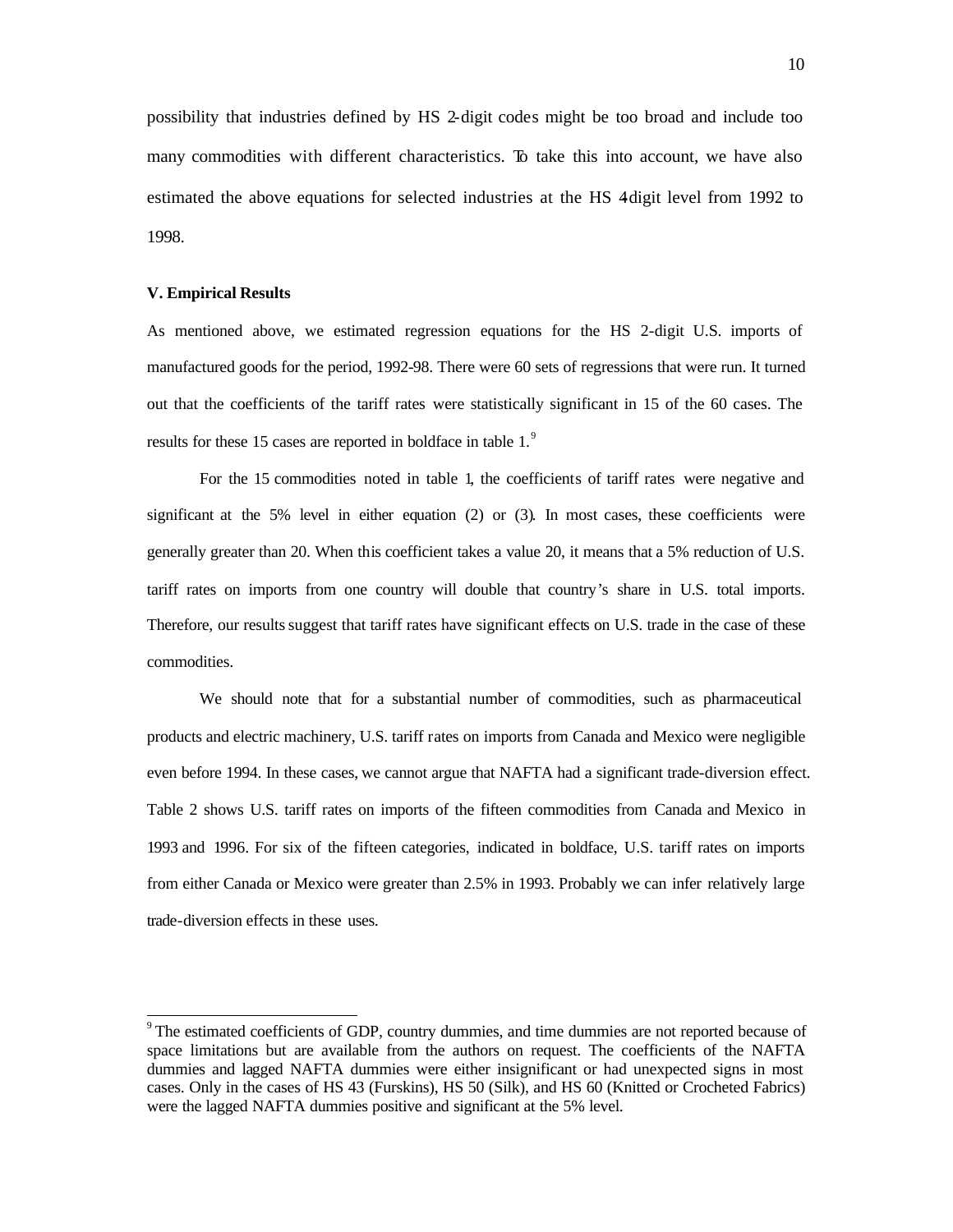To clarify matters in more detail, figure 1 shows U.S. tariff rates on imports from Canada, Mexico, and the rest of the world and the two NAFTA country shares in U.S. imports for each of these 6 commodities. It would appear that for textiles and apparel products, which include HS 51 Wool & Animal Hair, including Yarn & Woven Fabric , HS 52 Cotton, including Yarn and Woven Fabric Thereof, HS 60 Knitted or Crocheted Fabrics, and HS 62 Apparel Articles and Accessories, Not Knit etc., U.S. tariff rates towards Canada and Mexico were reduced considerably after 1994. On the other hand, U.S. tariff rates towards the non-NAFTA countries remained relatively high during the period. Reflecting these discriminatory tariff cuts, the shares of Canada and Mexico in U.S. imports increased substantially. For the other two commodity categories, HS 46 Mfr of Straw and HS 79 Zinc, although U.S. tariff rates towards Canada and Mexico were reduced after 1994, the tariff rates towards the non-NAFTA countries were also reduced. We do not observe therefore substantial increases in the Canadian or Mexican shares in U.S. imports in these two cases. We conclude therefore, based on figure 1 and our regression results in table 1, that the creation of NAFTA had significant trade-diversion effects on U.S. imports mainly in the cases of textile and apparel products.

As already mentioned, it is possible that commodities defined by HS 2-digit codes might be too broad and include too many commodities with different characteristics to permit rigorous analysis. To take this into account, we have also estimated our equations for selected commodities at the HS 4 digit level from 1992 to 1998. The commodities have been selected following James and Umemoto (1999, 2000), who focused on such labor-intensive goods as textiles, apparel, leather products and footwear, and electronic products. We also included motor cars and vehicles since these were subject to a rule of origin as noted earlier. The specific 4-digit commodities that we selected are as follows:

HS 4202 Travel Goods, Handbags, Wallets, Jewelry Cases, Etc. HS 6002 Knitted or Crocheted Fabrics, NES HS 6109 T-Shirts, Singlets, Tank Tops, Etc., Knit or Crochet HS 6115 Pantyhose, Socks & Other Hosiery, Knit or Crochet HS 6401 Waterproof Footwear, Rubber or Plastic, Bond Sole HS 8529 TV Receivers, Incl. Video Monitors & Projectors HS 8703 Motor Cars & Vehicles for Transporting Persons

In order to take account of the fact that NAFTA tariffs are being phased out gradually over time, we also used a lagged NAFTA dummy, whic h takes the value one for Canada and Mexico after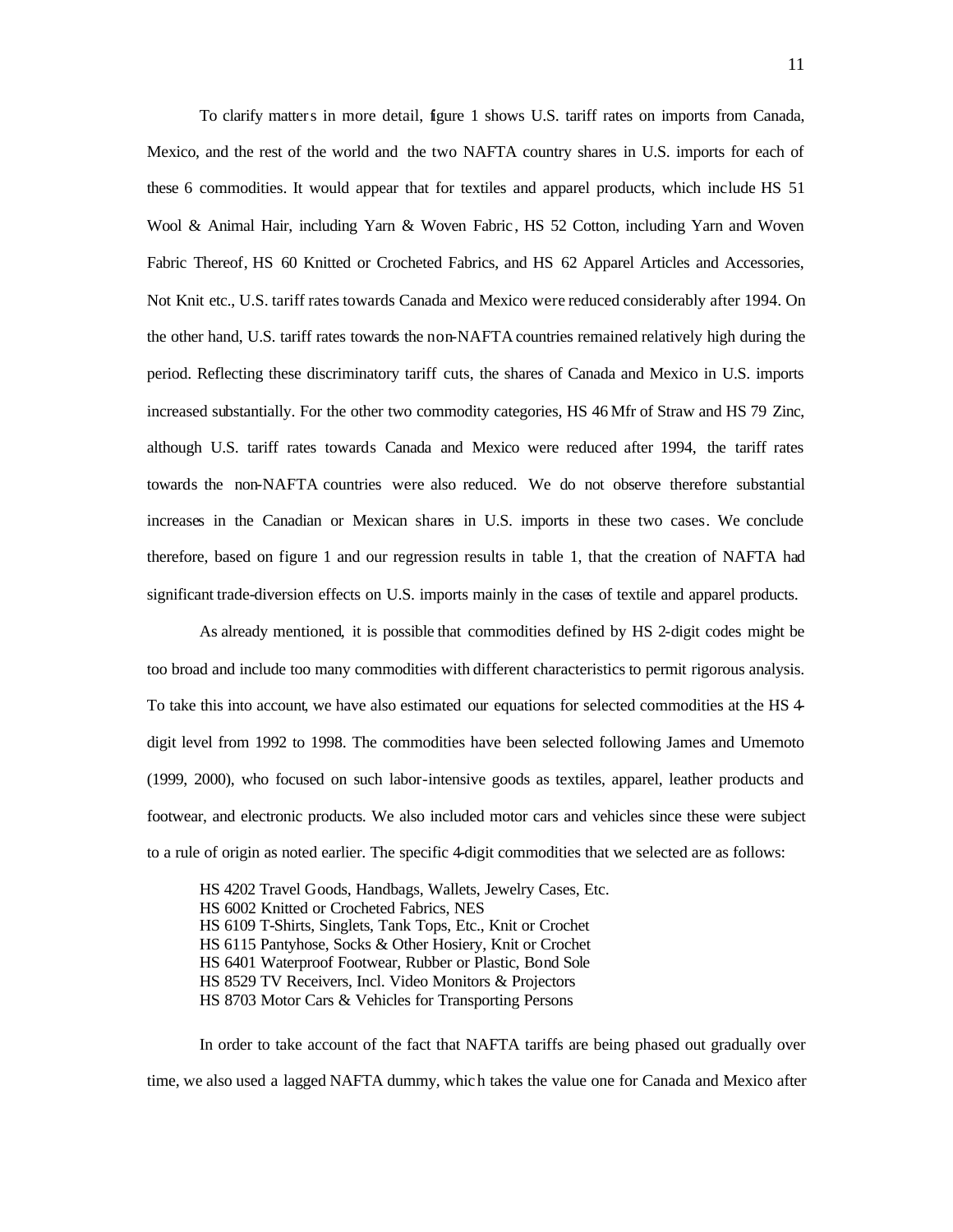1995. In the case of automobile trade, the United States had already liberalized its imports from Canada prior to NAFTA. To take account of this, we used a Mexico dummy, which takes the value one for Mexico after 1994 for regressions for "motor cars and vehicles."

Before evaluating the regression results, we provide in figures 2 and 3 an overview of U.S. tariff rates and imports from NAFTA and non-NAFTA countries for the seven commodities defined by the HS 4-digit codes that we have selected. For almost all commodities, Canada and Mexico received substantial tariff margins of preference after NAFTA, and it can be seen that NAFTA tariffs were phased out gradually over time. We should further note that tariff rates were very low in the cases of "TV receivers" and "motor cars." It appears from figure 2 that, in the cases of apparel, such as "T-shirts" and "socks," and "TV receivers" and "motor vehicles," Mexico increased its share in U.S. imports more substantially than Canada. Canada gained more in "travel goods" and "waterproof footwear."

The regression results are reported in detail in table 3 and summarized in table 4. It is evident that both tariff rates and the NAFTA dummies are significant in general. For "travel goods " and "motor cars," neither variable is significant.<sup>10</sup> For "socks," only the NAFTA dummy is significant. For "TV receivers," only tariff rates are significant. For many commodities, GDP per capita is insignificant or has an unexpected positive sign.

It thus appears from these more disaggregated results that NAFTA has resulted in significant trade diversion especially in textiles, apparel, and some footwear products. Since U.S. tariff rates were relatively low in the cases of "TV receivers" and "motor cars," and since it may be the case that foreign direct investment and outsourcing are important in these industries, the changes in import shares noted may reflect these determinants, which lie outside the focus of our model.

#### **VI. Conclusions and Implications for Further Research**

 $\overline{a}$ 

In this paper, we have developed and implemented a framework for analyzing how tariff preferences in the NAFTA may affect U.S. imports from Canada and Mexico. Based on trade and tariff

 $10$  Probably, we obtained insignificant results in the case of "travel goods" because this category covers too many different types of commodities.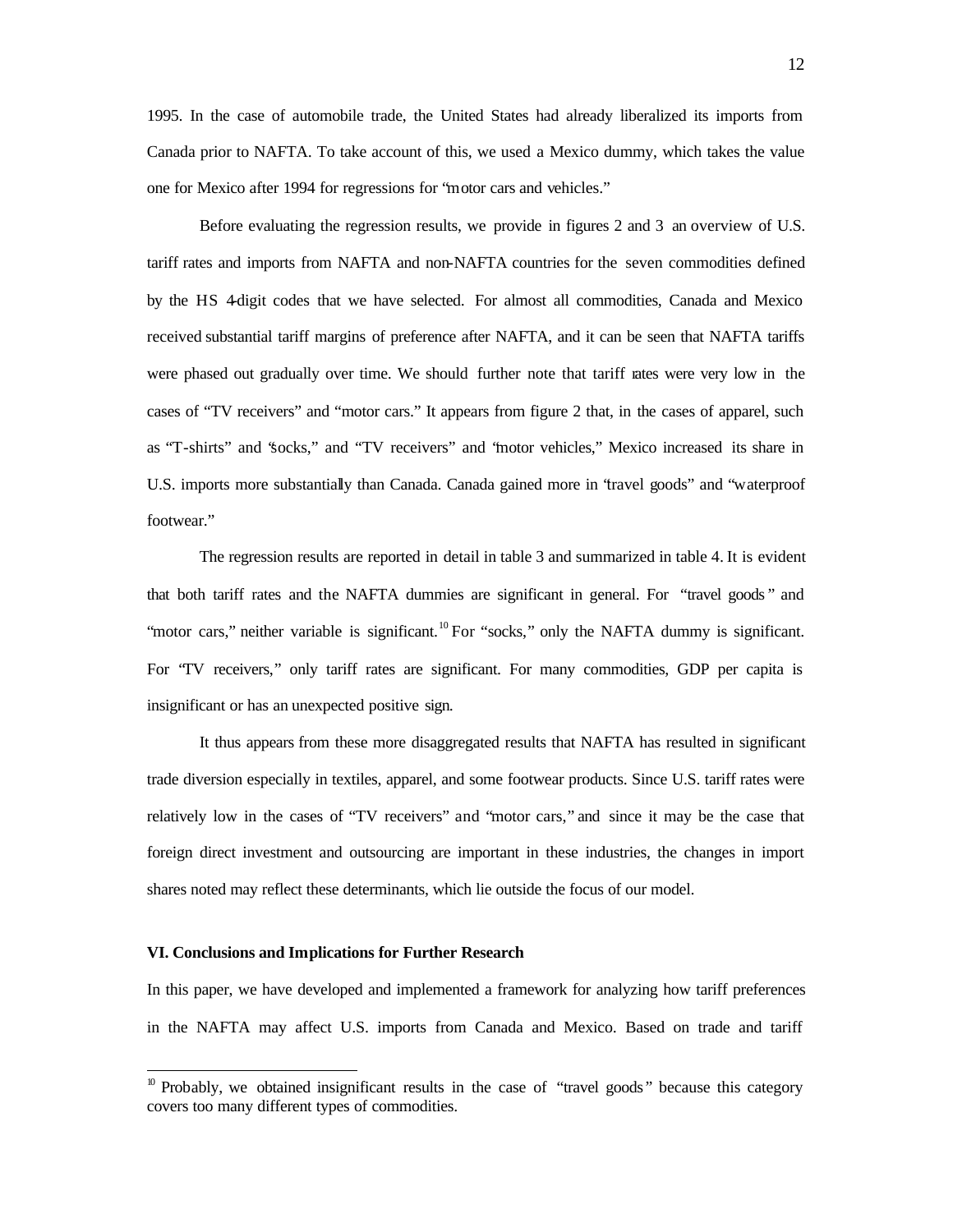information at the 2-digit and 4-digit levels of the Harmonized System, our econometric analysis has suggested that NAFTA has resulted in trade diversion especially in U.S. imports of textiles and apparel products from Mexico. Evidence based on other studies suggests that these imports have come at the expense especially of Asian suppliers.

Our research and some of the other studies that we have noted demonstrate the importance of commodity disaggregation in analyzing the effects of preferential trading arrangements as well as the need to consider how foreign direct investment and outsourcing may have interacted with tariff preferences in influencing patterns of trade and specialization in the NAFTA and non-NAFTA countries.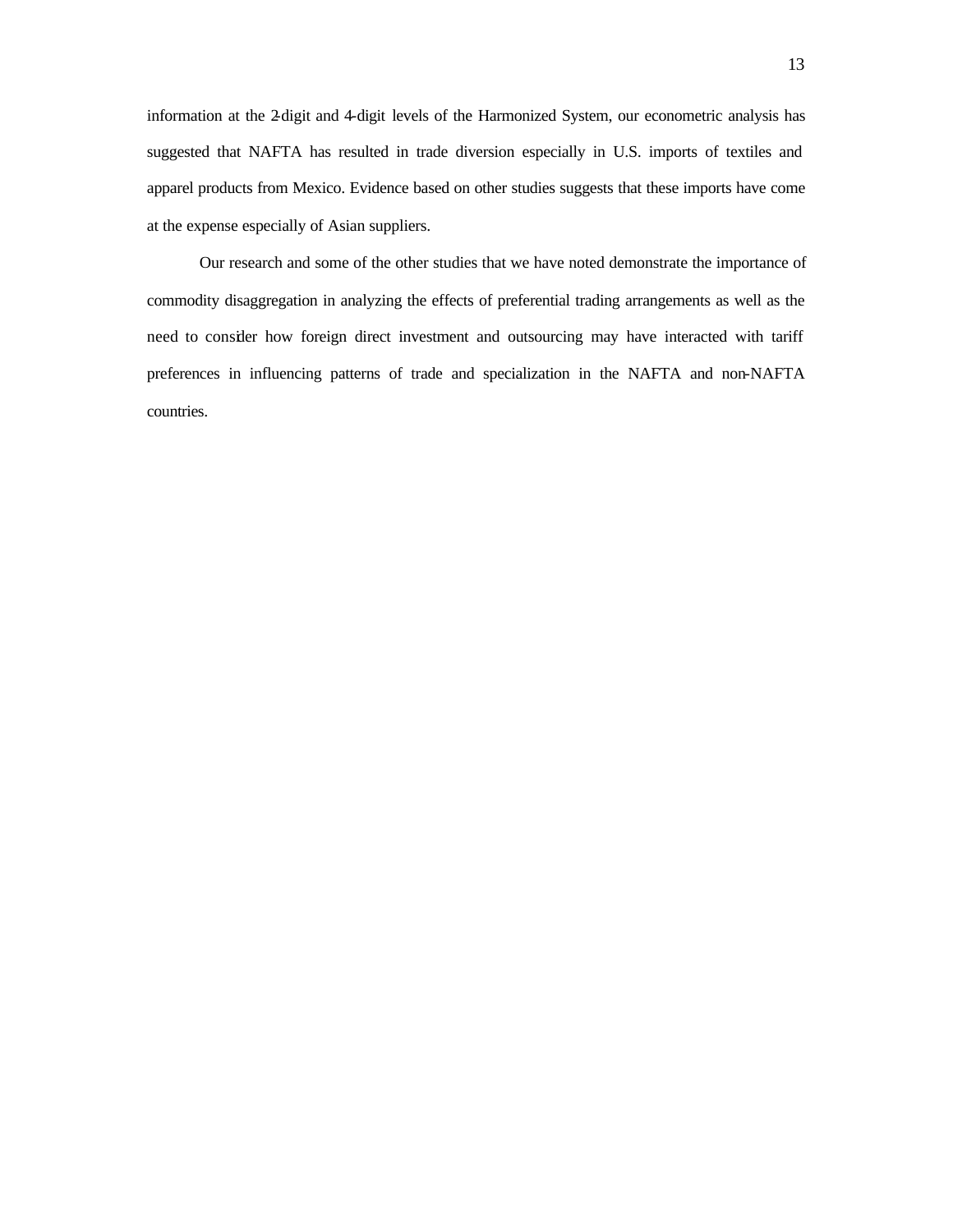#### **References**

- Arndt, Sven and Alex Huemer. 2001, 2001. "North American Trade After NAFTA: Part I, Part II, and Part III," *Claremont Policy Briefs*, Issue No. 01-01, 01-02, and 02-01. Claremont Graduate University.
- Agama, Laurie -Ann and Christine A. McDaniel. 2002. "The NAFTA Preference and U.S.-Mexico Trade," in process (October).
- Bergstrand, Jeffrey H. 1989. "The Generalized Gravity Equation, Monopolistic Competition, and the Factor Proportions Theory of International Trade," *Review of Economics and Statistics* 71:143-53.
- Burfisher, Mary E., Sherman Robinson, and Karen Thierfelder. 2001. "The Impact of NAFTA on the United States," *Journal of Economic Perspectives* 15:125-44.
- Coughlin, Cletus C. and Howard J. Wall. 2000. "NAFTA and the Changing Pattern of State Exports," Working Paper 2000-029, Research Division, Federal Reserve Bank of St. Louis (October).
- Fukao, Kyoji, Toshihiro Okubo, and Robert M. Stern. 2003. "Trade Diversion under NAFTA," in Robert M. Stern (ed.), *Japan's Economic Recovery: Commercial Policy, Monetary Policy, and Corporate Governance*. Cheltenham, U.K.: Edward Elgar Publishing, Ltd.
- Gould, David M. 1998. "Has NAFTA Changed North American Trade?" Federal Reserve Bank of Dallas, *Economic Review*, First Quarter, pp. 12-23.
- Heckman, James. 1979. "Sample Bias as a Specification Error," *Econometrica* 47:153-62.
- Helpman, Elhanan and Paul Krugman. 1985. *Market Structure and Foreign Trade*. Cambridge: MIT Press.
- James, William E. and Masaru Umemoto. 1999. "Rules of Origin and the Competitive Position of Asian Textiles and Apparel Producers in the North American Market," ICSEAD Working Paper Series, Vol. 99-1 (January).
- James, William E. and Masaru Umemoto. 2000. "NAFTA Trade with East Asia: Rules of Origin and Market Access in Textiles, Apparel, Footwear, and Electrical Machinery," *ASEAN Economic Bulletin* 17:293-309.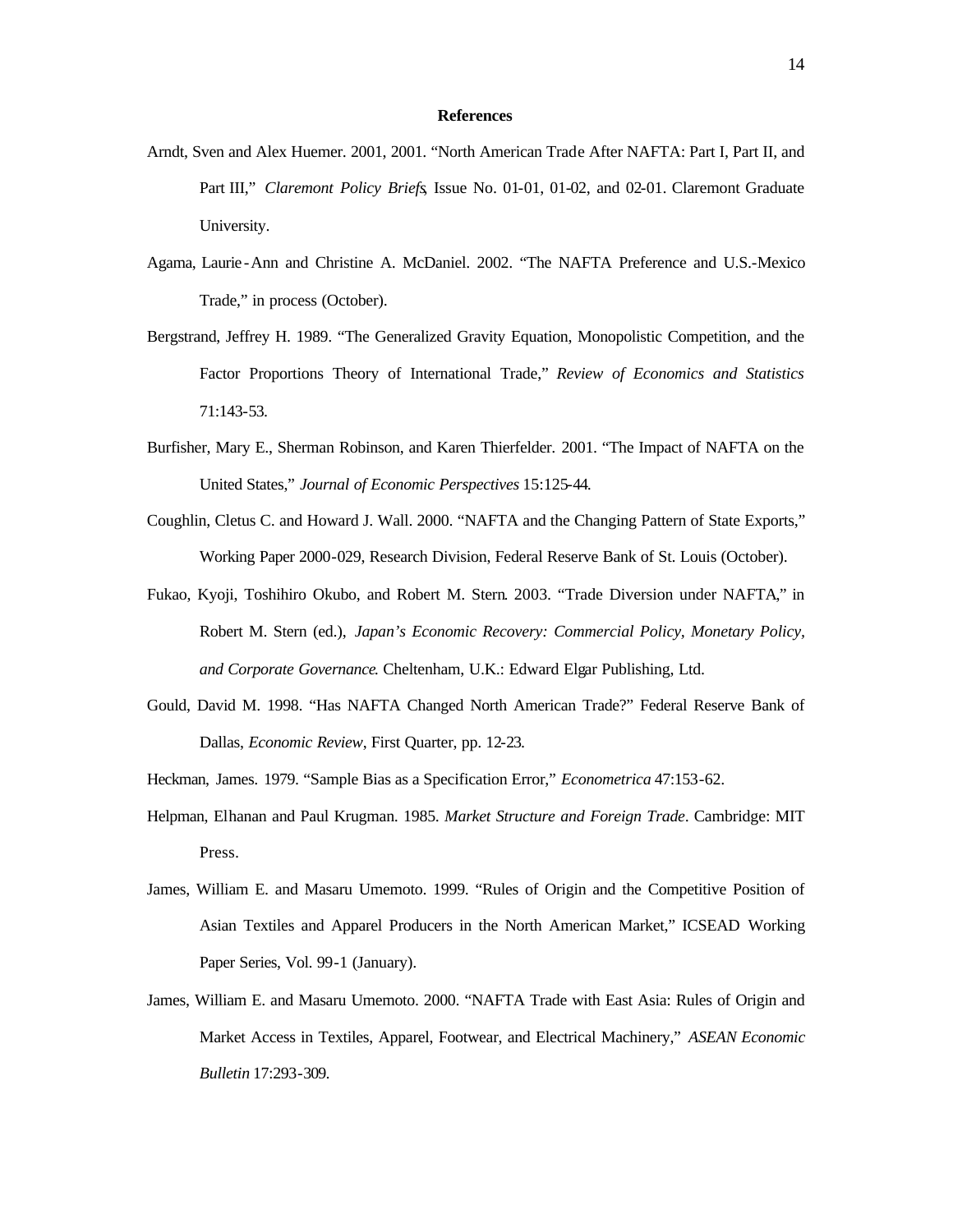- Karemara, David and Kalu Ojah. 1998. "An Industrial Analysis of Trade Creation and Diversion Effects of NAFTA," *Journal of Economic Integration* 13:400-25.
- Krueger, Anne O. 1993. "Free Trade Agreements as Protectionist Devices: Rules of Origin," National Bureau of Economic Research, Working Paper 4342.
- Krueger, Anne O. 1999a. "Are Preferential Trading Agreements Trade-Liberalizing or Protectionist?" *Journal of Economic Perspectives* 13:105-24.
- Krueger, Anne O. 1999b. "Trade Creation and Trade Diversion under NAFTA," National Bureau of Economic Research, Working Paper 7429 (December).
- Krueger, Anne O. 2000. "NAFTA's Effects: A Preliminary Assessment," *The World Economy* 23:761-75.
- Lustig, Nora. 2001. "Life is not Easy: Mexico's Quest for Stability and Growth," *Journal of Economic Perspectives* 15:85-106.
- Manning, W. G., N. Duan, and W. H. Rogers. 1987. "Monte Carlo Evidence on the Choice Between Sample Selection and Two-Part Models," *Journal of Econometrics* 35:59-82.
- Markusen, James. 1986. "Explaining the Volume of Trade: An Eclectic Approach," *American Economic Review* 76:1002-11.
- Romalis, John. 2001. "NAFTA's Impact on North American Trade," in process.
- Soloaga, Isidro and L. Alan Winters. 2001. "Regionalism in the Nineties: What Effect on Trade?" *North American Journal of Economics and Finance* 121:1-29.
- Wall, Howard J. 2002. "Has Japan Been Left Out in the Cold by Regional Integration?" Federal Reserve Bank of St. Louis, *Review* 84: 25-36.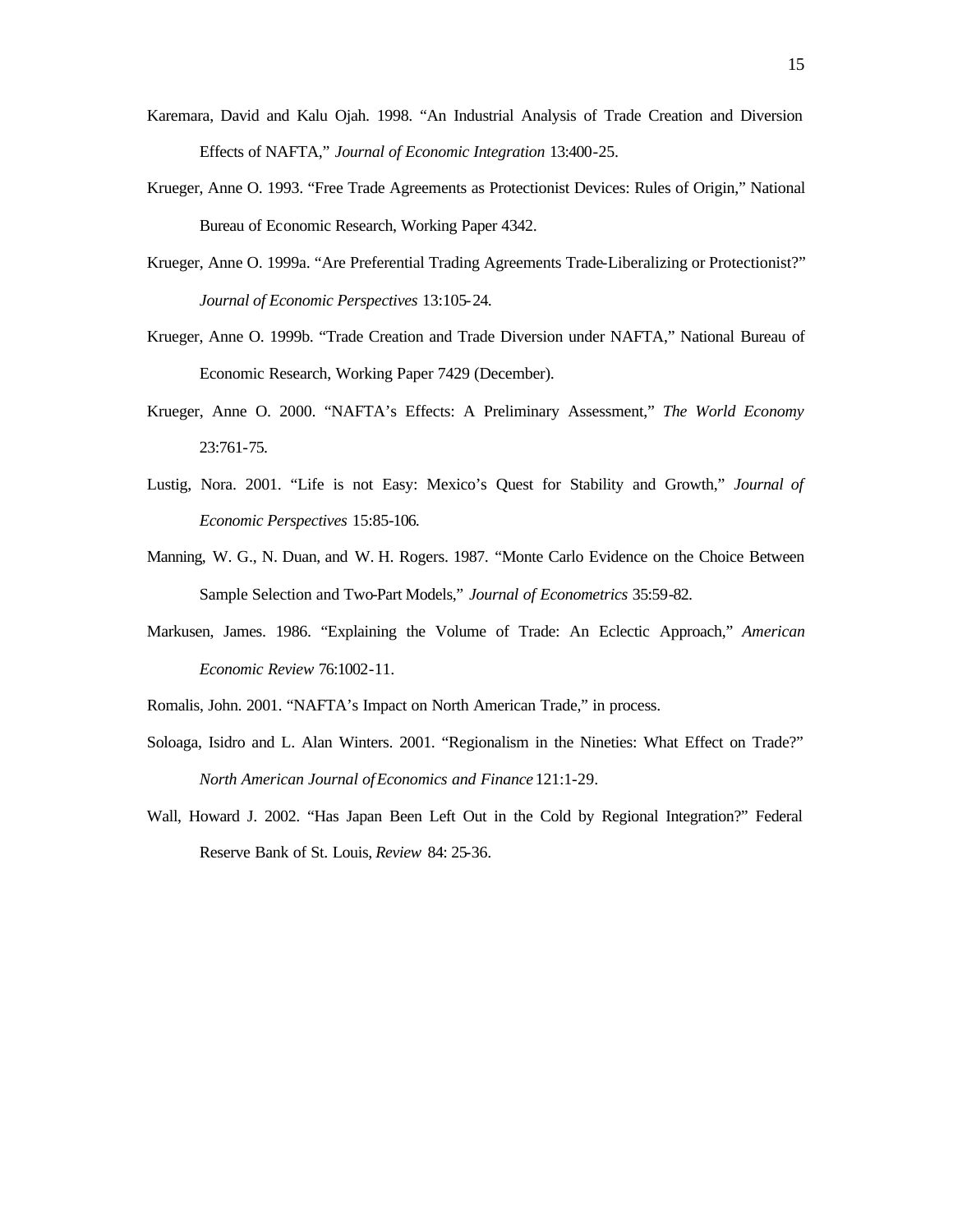|                |                                                       |           | Equation 2      |            |           | Equation 3 |                | Equation 4 |                      | Equation 5 |
|----------------|-------------------------------------------------------|-----------|-----------------|------------|-----------|------------|----------------|------------|----------------------|------------|
| <b>HS Code</b> | Definition                                            | Tariff    | Share<br>Tariff | No. of Obs | Tariff    | No. of Obs | Nafta<br>Dummy | No. of Obs | Lagged<br>Nafta Dum. | No. of Obs |
|                |                                                       | t-value   | t-value         | F-value    | t-value   | F-value    | t-value        | F-value    | t-value              | F-value    |
|                | <b>Pharmaceutical Products</b>                        | $-35.43$  | $-31.68$        | 366        | $-17.57$  | 538        | 0.37           | 632        | 0.46                 | 632        |
| 30             |                                                       | $(-3.13)$ | $(-0.39)$       | 2.25       | $(-1.78)$ | 1.11       | (0.44)         | 1.51       | (0.61)               | 1.53       |
|                | Fertilizers                                           |           |                 |            |           |            | 0.58           | 599        | 0.37                 | 599        |
| 31             |                                                       |           |                 |            |           |            | (0.70)         | 0.79       | (0.49)               | 0.76       |
| 32             | Tanning & Dye Ext etc;                                | 23.49     | $-149.775$      | 428        | 7.47      | 614        | 0.12           | 634        | 0.20                 | 634        |
|                | Dye, Paint, Putty etc; Inks                           | (2.74)    | $(-3.69)$       | 2.95       | (1.06)    | 1.16       | (0.16)         | 0.88       | (0.30)               | 0.88       |
| 33             | <b>Essential Oils etc:</b>                            | $-4.94$   | 3.53            | 486        | 5.61      | 718        | 0.55           | 741        | 0.59                 | 741        |
|                | Perfumery, Cosmetic etc Preps                         | $(-0.61)$ | (0.11)          | 0.75       | (0.74)    | 0.91       | (081)          | 1.17       | (0.96)               | 1.20       |
| 34             | Soap etc; Waxes, Polish etc;                          | 45.30     | 24.08           | 465        | 18.07     | 647        | 0.20           | 667        | 0.33                 | 667        |
|                | Candles: Dental Preps                                 | (4.33)    | (0.47)          | 3.71       | (2.42)    | 1.22       | (0.27)         | 0.76       | (0.48)               | 0.78       |
| 35             | Albuminoidal Subst: Modified Starch:                  | $-20.49$  | 206.70          | 319        | 3.76      | 632        | 0.33           | 650        | 0.28                 | 650        |
|                | Glue; Enzymes                                         | $(-1.15)$ | (2.06)          | 0.66       | (0.31)    | 1.28       | (0.50)         | 1.29       | (0.47)               | 1.29       |
| 36             | Explosives; Pyrotechnics;<br>Matches; Pyro Alloys etc |           |                 |            |           |            |                |            |                      |            |
| 37             | Photographic or Cinematographic Goods                 | $-38.10$  | $-466.37$       | 306        | $-16.57$  | 537        | $-0.07$        | 588        | 0.02                 | 588        |
|                |                                                       | $(-2.23)$ | $(-2.14)$       | 3.45       | $(-1.68)$ | 1.52       | $(-0.09)$      | 0.85       | (0.03)               | 0.85       |
| 38             | Miscellaneous Chemical Products                       | $-6.64$   | 22.42           | 338        | $-11.26$  | 580        | $-0.38$        | 596        | $-0.37$              | 596        |
|                |                                                       | $(-0.34)$ | (0.20)          | 1.49       | $(-0.86)$ | 2.68       | $(-0.56)$      | 2.24       | $(-0.60)$            | 2.25       |
| 39             | Plastics and Articles Thereof                         | $-2.60$   | $-121.99$       | 576        | $-7.31$   | 790        | 0.28           | 791        | 0.35                 | 791        |
|                |                                                       | $(-0.20)$ | $(-1.46)$       | 1.52       | $(-1.22)$ | 0.99       | (0.38)         | 0.81       | (0.52)               | 0.83       |
| 40             | Rubber and Articles Thereof                           | $-4.74$   | 30.82           | 479        | $-1.62$   | 698        | 0.41           | 716        | 0.44                 | 716        |
|                |                                                       | $(-0.32)$ | (0.48)          | 2.99       | $(-0.14)$ | 2.86       | (0.53)         | 2.89       | (0.62)               | 2.90       |
| 41             | Raw Hides and Skins                                   | 26.47     | $-67.98$        | 488        | 0.59      | 702        | 0.52           | 722        | 0.49                 | 722        |
|                | (No Furskins) and Leather                             | (1.61)    | $(-0.24)$       | 1.71       | (0.05)    | 2.19       | (0.59)         | 2.16       | (0.61)               | 2.16       |
| 42             | Leather Art; Saddlery etc;                            | $-1.84$   | 5.31            | 628        | 12.42     | 781        | 0.41           | 782        | 0.42                 | 782        |
|                | Handbags etc; Gut Art                                 | $(-0.10)$ | (0.14)          | 0.98       | (1.27)    | 0.81       | (0.54)         | 0.63       | (0.60)               | 0.64       |
| 43             | Furskins and Artificial Fur:                          | $-7.96$   |                 | 677        |           |            | 1.43           | 695        | 1.46                 | 695        |
|                | Manufactures Thereof                                  | $(-1.02)$ |                 | 2.05       |           |            | (1.84)         | 1.94       | (2.06)               | 2.05       |
| 44             | Wood and Articles of Wood;                            | $-69.71$  | 181.05          | 636        | $-43.89$  | 814        | $-0.27$        | 834        | $-0.20$              | 834        |
|                | <b>Wood Charcoal</b>                                  | $(-3.93)$ | (1.22)          | 4.03       | $(-2.93)$ | 2.92       | $(-0.46)$      | 1.97       | $(-0.37)$            | 1.96       |
| 45             | <b>Cork and Articles of Cork</b>                      | $-183.42$ | 254.84          | 139        | $-11.17$  | 680        | $-0.10$        | 755        | $-0.02$              | 755        |
|                |                                                       | $(-4.50)$ | (0.90)          | 3.62       | $(-0.75)$ | 0.26       | $(-0.14)$      | 0.46       | $(-0.03)$            | 0.46       |
| 46             | Mfr of Straw, Esparto etc.;                           | $-17.07$  | 82.79           | 351        | $-3.48$   | 668        | $-0.36$        | 670        | $-0.29$              | 670        |
|                | <b>Basketware &amp; Wickerwrk</b>                     | $(-1.98)$ | (3.26)          | 2.09       | $(-0.65)$ | 1.72       | $(-0.56)$      | 1.70       | $(-0.50)$            | 1.69       |
| 47             | Wood Pulp etc:                                        |           |                 |            |           |            | $-0.03$        | 656        | 0.10                 | 656        |
|                | Recovd (Waste & Scrap) Ppr & Pprbd                    |           |                 |            |           |            | $(-0.04)$      | 1.24       | (0.14)               | 1.24       |
| 48             | Paper & Paperboard & Articles                         | $-65.11$  | 562.94          | 484        | $-0.83$   | 634        | 0.28           | 707        | 0.40                 | 707        |
|                | (Inc Papr Pulp Artl)                                  | $(-1.36)$ | (0.88)          | 0.67       | $(-0.03)$ | 0.86       | (0.44)         | 0.99       | (0.68)               | 1.02       |
| 49             | <b>Printed Books, Newspapers etc;</b>                 | $-330.47$ | 156.36          | 483        | $-203.63$ | 721        | 0.13           | 789        | 0.17                 | 789        |
|                | <b>Manuscripts etc</b>                                | $(-3.72)$ | (0.40)          | 2.66       | $(-3.35)$ | 2.25       | (0.22)         | 0.85       | (0.30)               | 0.86       |

Table 1. Regression Results: All the HS 2-Digit Manufactured Commodities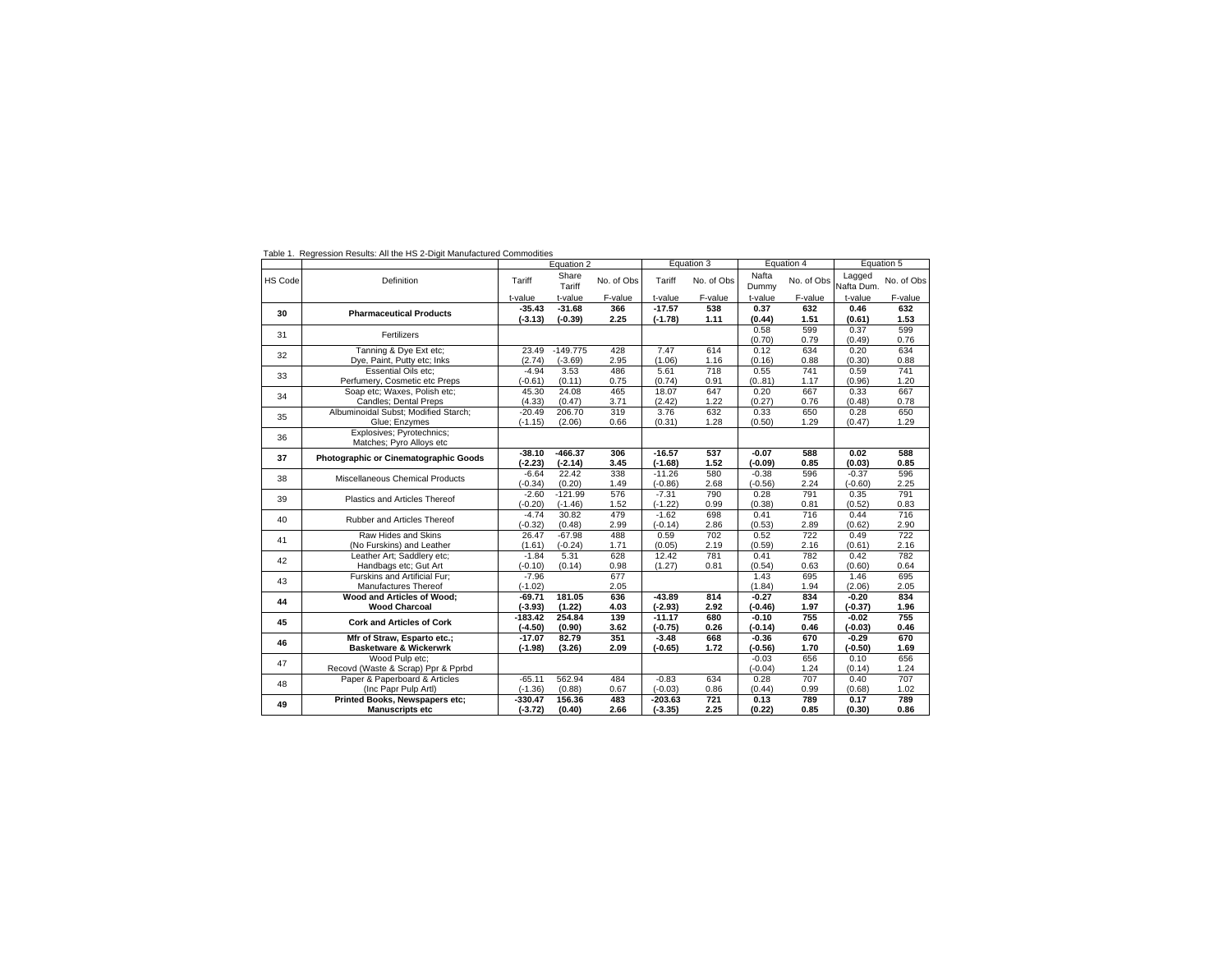|                |                                           |           | Equation 2      |            |           | Equation 3 |                | Equation 4 |                      | Equation 5 |
|----------------|-------------------------------------------|-----------|-----------------|------------|-----------|------------|----------------|------------|----------------------|------------|
| <b>HS Code</b> | Definition                                | Tariff    | Share<br>Tariff | No. of Obs | Tariff    | No. of Obs | Nafta<br>Dummy | No. of Obs | Lagged<br>Nafta Dum. | No. of Obs |
|                |                                           | t-value   | t-value         | F-value    | t-value   | F-value    | t-value        | F-value    | t-value              | F-value    |
| 50             | Silk, including Yarns and                 | 8.29      | $-64.12$        | 292        | $-5.56$   | 635        | 2.09           | 648        | 1.63                 | 648        |
|                | Woven Fabric Thereof                      | (0.76)    | $(-1.27)$       | 1.61       | $(-0.82)$ | 0.93       | (2.39)         | 1.61       | (2.16)               | 1.48       |
| 51             | Wool & Animal Hair.                       | $-91.60$  | 43.55           | 358        | $-10.06$  | 663        | 0.53           | 664        | 0.64                 | 664        |
|                | including Yarn & Woven Fabric             | $(-3.73)$ | (3.21)          | 2.79       | $(-1.36)$ | 1.44       | (0.74)         | 1.28       | (0.98)               | 1.33       |
| 52             | Cotton.                                   | $-35.17$  | 46.93           | 502        | $-31.52$  | 715        | 0.91           | 716        | 1.06                 | 716        |
|                | including Yarn and Woven Fabric Thereof   | $(-1.10)$ | (0.59)          | 1.79       | $(-2.85)$ | 2.15       | (1.06)         | 1.25       | (1.36)               | 1.34       |
| 53             | Veg Text Fib Other;                       |           |                 |            |           |            |                |            |                      |            |
|                | Veg Fib & Paper Yns & Wov Fab             |           |                 |            |           |            |                |            |                      |            |
| 54             | Manmade Filaments.                        | $-0.83$   | $-16.46$        | 345        | $-5.00$   | 650        | 0.12           | 651        | 0.30                 | 651        |
|                | including Yarns & Woven Fabrics           | $(-0.04)$ | $(-1.11)$       | 1.67       | $(-0.48)$ | 1.94       | (0.14)         | 1.92       | (0.38)               | 1.94       |
| 55             | Manmade Staple Fibers,                    | $-36.75$  | 44.27           | 448        | $-9.26$   | 638        | 0.40           | 639        | 0.48                 | 639        |
|                | including Yarns & Woven Fabrics           | $(-0.70)$ | (0.59)          | 1.43       | $(-1.19)$ | 3.72       | (0.53)         | 3.58       | (0.70)               | 3.60       |
| 56             | Wadding, Felt etc; SP Yarn;               | $-6.43$   | $-8.74$         | 421        | $-22.08$  | 649        | 0.07           | 650        | 0.29                 | 650        |
|                | Twine, Ropes etc.                         | $(-0.26)$ | $(-0.81)$       | 0.75       | $(-1.25)$ | 1.09       | (0.08)         | 0.90       | (0.39)               | 0.92       |
| 57             | Carpets and Other Textile Floor Coverings | $-86.97$  | 4.18            | 266        | $-24.90$  | 687        | 0.41           | 688        | 0.48                 | 688        |
|                |                                           | $(-1.49)$ | (0.15)          | 1.59       | $(-1.24)$ | 2.55       | (0.61)         | 2.40       | (0.79)               | 2.43       |
| 58             | Spec Wov Fabrics; Tufted Fab;             | 1.09      | $-23.48$        | 487        | $-8.83$   | 666        | 0.70           | 667        | 0.86                 | 667        |
|                | Lace; Tapestries etc.                     | (0.03)    | $(-0.61)$       | 1.05       | $(-0.87)$ | 1.40       | (1.00)         | 1.43       | (1.34)               | 1.53       |
| 59             | Impregnated etc Text Fabrics;             | 9.57      | $-22.42$        | 356        | 7.48      | 603        | 0.13           | 604        | 0.22                 | 604        |
|                | Tex Art for Industry                      | (0.45)    | $(-0.70)$       | 1.02       | (0.52)    | 0.60       | (0.16)         | 0.57       | (0.30)               | 0.57       |
| 60             | <b>Knitted or Crocheted Fabrics</b>       | $-89.64$  | 86.33           | 377        | $-10.49$  | 584        | 1.17           | 585        | 1.43                 | 585        |
|                |                                           | $(-3.56)$ | (2.58)          | 4.40       | $(-1.24)$ | 4.44       | (1.45)         | 4.50       | (1.94)               | 4.72       |
| 61             | Apparel Articles and Accessories,         | $-38.36$  | 37.05           | 646        | $-5.43$   | 868        | 0.91           | 869        | 0.97                 | 869        |
|                | Knit or Crochet                           | $(-1.47)$ | (1.02)          | 0.81       | $(-0.93)$ | 0.91       | (1.19)         | 0.99       | (1.39)               | 1.05       |
| 62             | <b>Apparel Articles and Accessories,</b>  | $-56.69$  | 65.50           | 678        | $-8.57$   | 927        | 0.16           | 928        | 0.21                 | 928        |
|                | Not Knit etc.                             | $(-2.86)$ | (2.55)          | 2.29       | $(-1.37)$ | 6.76       | (0.22)         | 6.53       | (0.31)               | 6.54       |
| 63             | Textile Art Other:                        | $-13.09$  | 6.20            | 600        | 1.34      | 813        | 0.06           | 814        | 0.11                 | 814        |
|                | Needlecraft Sets; Worn Text Art           | $(-0.64)$ | (0.20)          | 0.59       | (0.13)    | 0.49       | (0.09)         | 0.49       | (0.17)               | 0.49       |
| 64             | Footwear, Gaiters etc.                    | 14.64     | $-41.46$        | 448        | $-5.56$   | 737        | 0.48           | 738        | 0.50                 | 738        |
|                | and Parts Thereor                         | (0.46)    | $(-0.90)$       | 1.96       | $(-0.71)$ | 1.30       | (0.62)         | 1.29       | (0.70)               | 1.31       |
| 65             | Headgear and Parts Thereof                | $-17.16$  | 38.91           | 523        | $-10.51$  | 737        | 0.26           | 738        | 0.28                 | 738        |
|                |                                           | $(-0.78)$ | (1.08)          | 2.50       | $(-0.98)$ | 1.59       | (0.33)         | 1.48       | (0.40)               | 1.49       |
| 66             | Umbrellas, Walking-Sticks,                | $-12.92$  | 45.99           | 376        | $-12.80$  | 573        | 0.32           | 637        | 0.40                 | 637        |
|                | <b>Riding-Crops etc. Parts</b>            | $(-1.61)$ | (1.25)          | 0.91       | $(-2.42)$ | 1.79       | (0.36)         | 1.20       | (0.50)               | 1.22       |
| 67             | Prep Feathers, Down etc;                  |           |                 |            |           |            |                |            |                      |            |
|                | Artif Flowers; H Hair Art                 |           |                 |            |           |            |                |            |                      |            |
| 68             | Art of Stone, Plaster, Cement,            | 4.04      | $-19.57$        | 469        | $-13.01$  | 665        | 0.37           | 681        | 0.40                 | 681        |
|                | Asbestos, Mica etc.                       | (0.44)    | $(-0.18)$       | 1.44       | $(-1.85)$ | 2.61       | (0.59)         | 2.31       | (0.70)               | 2.33       |
| 69             | Ceramic Products                          | $-3.81$   | 8.85            | 426        | $-6.00$   | 699        | 0.44           | 720        | 0.46                 | 720        |
|                |                                           | $(-0.66)$ | (0.75)          | 1.30       | $(-1.49)$ | 0.74       | (0.70)         | 0.53       | (0.80)               | 0.55       |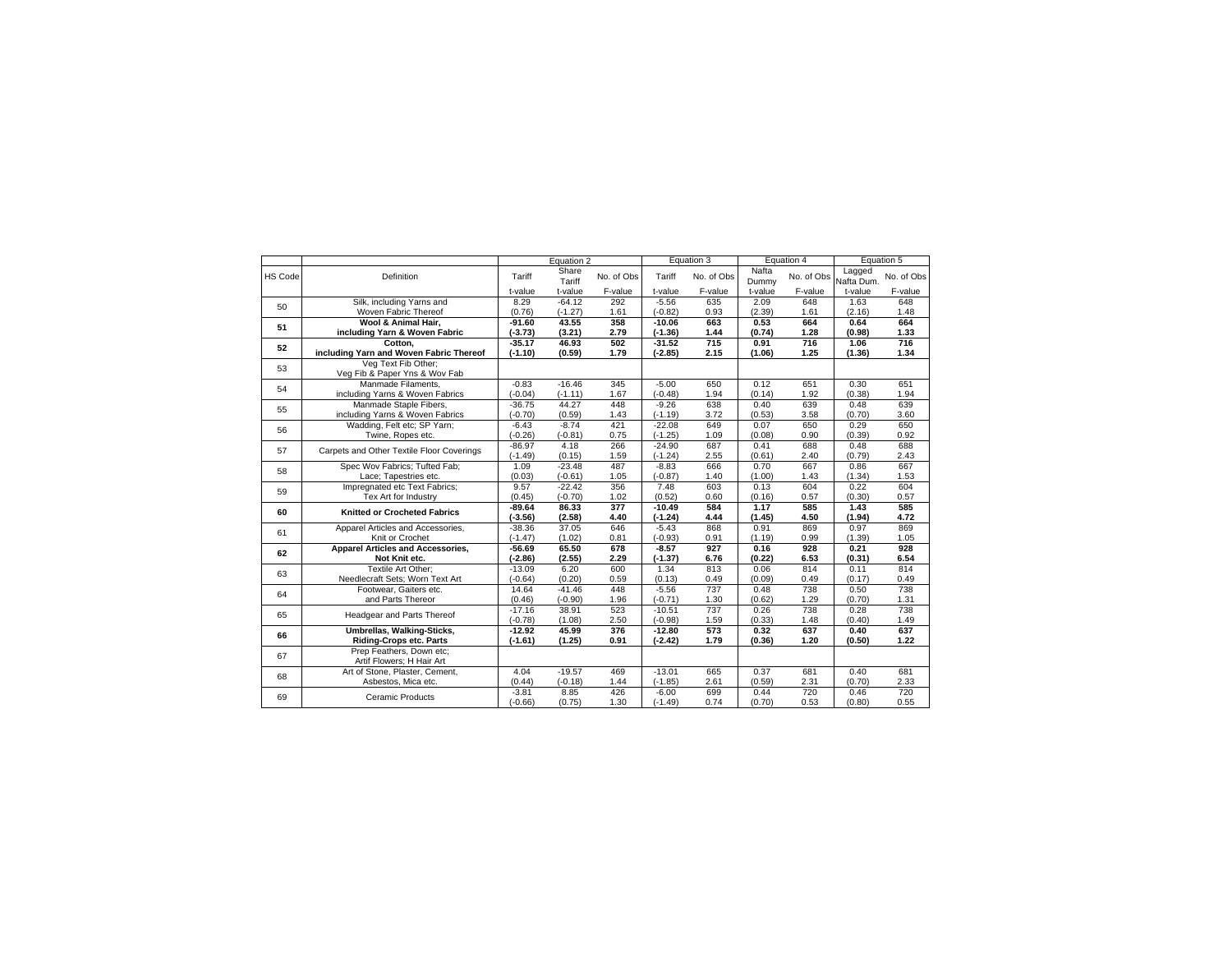|                |                                                     |                   | Equation 2          |             |                   | Equation 3  |                   | Equation 4  |                      | Equation 5  |
|----------------|-----------------------------------------------------|-------------------|---------------------|-------------|-------------------|-------------|-------------------|-------------|----------------------|-------------|
| <b>HS Code</b> | Definition                                          | Tariff            | Share<br>Tariff     | No. of Obs  | Tariff            | No. of Obs  | Nafta<br>Dummy    | No. of Obs  | Lagged<br>Nafta Dum. | No. of Obs  |
|                |                                                     | t-value           | t-value             | F-value     | t-value           | F-value     | t-value           | F-value     | t-value              | F-value     |
| 70             | Glass and Glassware                                 | 1.36              | $-4.56$             | 477         | $-4.47$           | 686         | 0.16              | 687         | 0.18                 | 687         |
|                |                                                     | (0.10)            | $(-0.12)$           | 0.63        | $(-0.72)$         | 0.63        | (0.25)            | 0.57        | (0.30)               | 0.58        |
| 71             | Nat etc Pearls, Prec etc Stones,                    | 52.68             | $-162.21$           | 598         | 18.36             | 821         | 0.23              | 847         | 0.31                 | 847         |
|                | PR Met etc; Coin                                    | (2.96)<br>33.58   | $(-3.59)$<br>5.74   | 2.19<br>487 | (1.60)<br>21.83   | 1.50<br>743 | (0.34)<br>$-0.08$ | 1.40<br>764 | (0.51)<br>$-0.005$   | 1.42<br>764 |
| 72             | Iron and Steel                                      | (2.21)            | (0.13)              | 1.96        | (1.78)            | 2.05        | $(-0.10)$         | 1.62        | $(-0.01)$            | 1.62        |
|                |                                                     | $-9.48$           | 9.99                | 528         | $-2.83$           | 716         | 0.27              | 738         | 0.26                 | 738         |
| 73             | Articles of Iron or Steel                           | $(-0.75)$         | (0.25)              | 1.22        | $(-0.32)$         | 1.45        | (0.45)            | 1.36        | (0.47)               | 1.37        |
|                |                                                     | 82.19             | $-75.60$            | 480         | 15.63             | 711         | 0.37              | 732         | 0.49                 | 732         |
| 74             | Copper and Articles Thereof                         | (4.28)            | $(-1.56)$           | 3.74        | (1.09)            | 1.66        | (0.53)            | 1.57        | (0.79)               | 1.61        |
|                |                                                     | 199.76            | $-149.94$           | 318         | $-35.00$          | 588         | $-0.26$           | 650         | 0.01                 | 650         |
| 75             | Nickel and Articles Thereof                         | (1.42)            | $(-0.52)$           | 1.28        | $(-0.41)$         | 0.71        | $(-0.34)$         | 0.57        | (0.01)               | 0.56        |
| 76             | Aluminum and Articles Thereof                       | 13.36             | 10.93               | 429         | 16.92             | 678         | $-0.47$           | 700         | $-0.33$              | 700         |
|                |                                                     | (0.64)            | (0.05)              | 3.45        | (1.21)            | 4.37        | $(-0.67)$         | 4.25        | $(-0.51)$            | 4.23        |
| 77             |                                                     |                   |                     |             |                   |             |                   |             |                      |             |
| 78             | Lead and Articles Thereof                           | $-26.56$          | $-76.10$            | 244         | $-5.93$           | 534         | $-0.34$           | 591         | $-0.05$              | 591         |
|                |                                                     | $(-1.16)$         | $(-0.34)$           | 1.08        | $(-0.35)$         | 0.98        | $(-0.40)$         | 1.46        | $(-0.06)$            | 1.44        |
| 79             | <b>Zinc and Articles Thereof</b>                    | $-64.66$          | 29.62               | 256         | $-20.09$          | 568         | $-0.14$           | 586         | $-0.07$              | 586         |
|                |                                                     | $(-1.96)$         | (0.77)              | 1.33        | $(-1.29)$         | 1.44        | $(-0.17)$         | 1.09        | $(-0.09)$            | 1.09        |
| 80             | Tin and Articles Thereof                            |                   |                     |             |                   |             |                   |             |                      |             |
| 81             | Base Metals Other: Cermets:                         | $-37.87$          | 60.31               | 295         | $-21.45$          | 562         | $-0.41$           | 576         | $-0.35$              | 576         |
|                | Articles Thereof                                    | $(-1.33)$         | (0.80)              | 1.25        | $(-1.60)$         | 0.93        | $(-0.58)$         | 0.67        | $(-0.55)$            | 0.67        |
| 82             | Tools, Cutlery etc. of                              | $-31.37$          | $-12.65$            | 434         | $-5.26$           | 640         | 0.26              | 659         | 0.20                 | 659         |
|                | <b>Base Metal &amp; Parts Thereof</b>               | $(-2.90)$         | $(-0.16)$           | 1.52        | $(-0.89)$         | 0.93        | (0.39)            | 0.86        | (0.33)               | 0.86        |
| 83             | Miscellaneous Articles of                           | $-15.10$          | $-25.77$            | 333<br>1.84 | 10.10             | 649<br>1.00 | 0.31              | 668         | 0.38<br>(0.60)       | 668<br>0.87 |
|                | <b>Base Metal</b>                                   | $(-1.75)$<br>3.74 | $(-0.62)$<br>149.08 | 648         | (1.48)<br>$-4.95$ | 863         | (0.45)<br>0.08    | 0.84<br>888 | 0.17                 | 888         |
| 84             | Nuclear Reactors, Boilers, Machinery etc.;<br>Parts | (0.30)            | (1.25)              | 1.61        | $(-0.52)$         | 2.92        | (0.12)            | 2.93        | (0.26)               | 2.94        |
|                | Electric Machinery etc; Sound Equip;                | $-26.60$          | 218.66              | 650         | $-13.75$          | 855         | 0.02              | 881         | 0.19                 | 881         |
| 85             | <b>TV Equip: Pts</b>                                | $(-2.67)$         | (1.86)              | 2.69        | $(-1.83)$         | 4.06        | (0.02)            | 3.78        | (0.29)               | 3.79        |
|                | Railway or Tramway Stock etc;                       |                   |                     |             |                   |             |                   |             |                      |             |
| 86             | <b>Traffic Signal Equip</b>                         |                   |                     |             |                   |             |                   |             |                      |             |
|                | Vehicles, Except Railway or Tramway,                | $-1.23$           | 17.95               | 502         | 8.96              | 704         | 0.52              | 724         | 0.62                 | 724         |
| 87             | and Parts etc                                       | $(-0.10)$         | (0.60)              | 0.67        | (0.81)            | 2.19        | (0.67)            | 2.68        | (0.87)               | 2.72        |
| 88             | Aircraft, Spacecraft,<br>and Parts Thereof          |                   |                     |             |                   |             |                   |             |                      |             |
|                |                                                     | $-48.10$          | $-63.96$            | 299         | $-30.43$          | 498         | 0.02              | 551         | 0.26                 | 551         |
| 89             | Ships, Boats and Floating Structures                | $(-1.03)$         | $(-0.34)$           | 0.77        | $(-1.19)$         | 0.79        | (0.02)            | 0.47        | (0.30)               | 0.49        |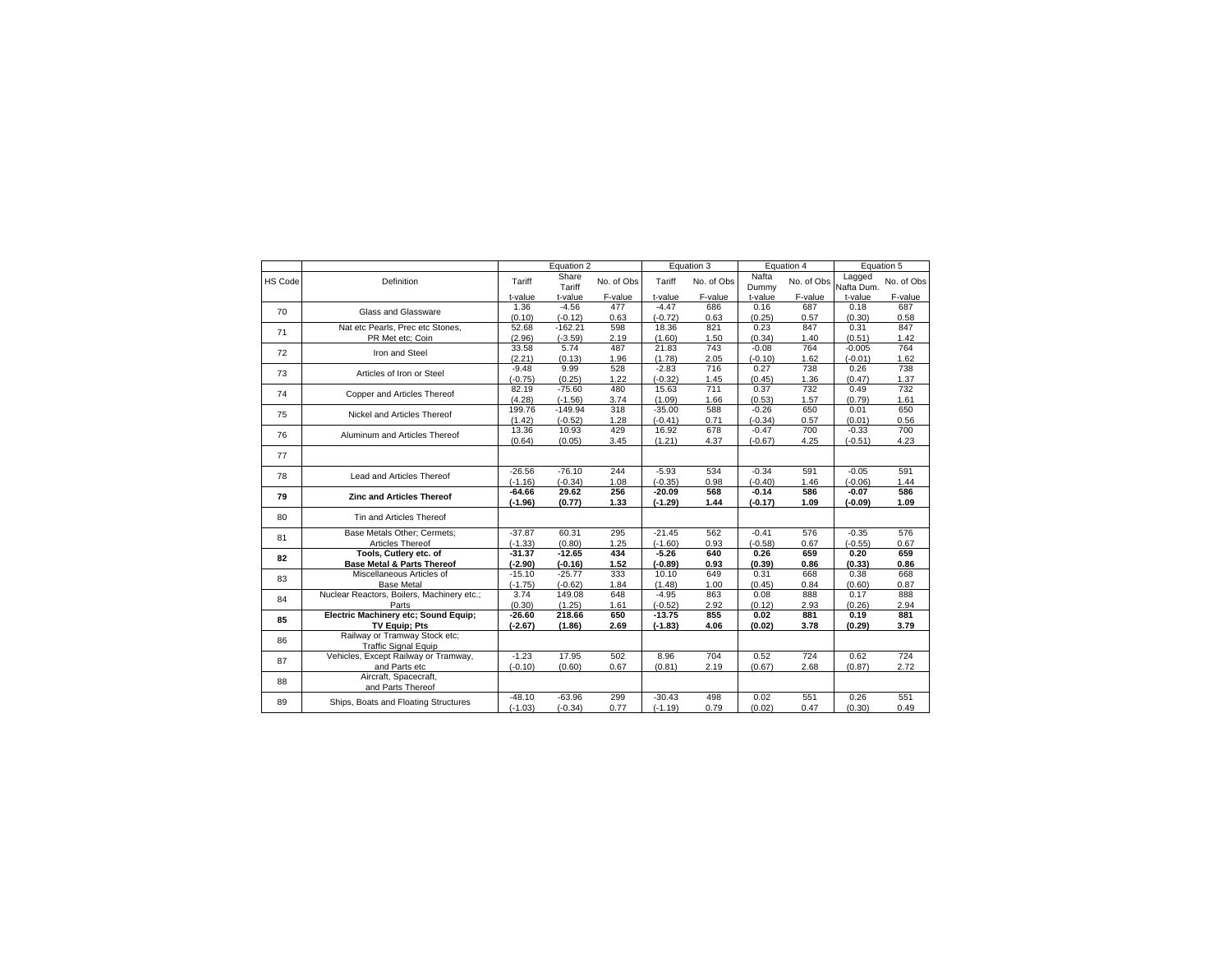|                |                                                  |           | Equation 2      |            |           | Equation 3 |                | Equation 4 |                      | Equation 5 |
|----------------|--------------------------------------------------|-----------|-----------------|------------|-----------|------------|----------------|------------|----------------------|------------|
| <b>HS Code</b> | Definition                                       | Tariff    | Share<br>Tariff | No. of Obs | Tariff    | No. of Obs | Nafta<br>Dummy | No. of Obs | Lagged<br>Nafta Dum. | No. of Obs |
|                |                                                  | t-value   | t-value         | F-value    | t-value   | F-value    | t-value        | F-value    | t-value              | F-value    |
| 90             | Optic, Photo etc,                                | $-11.46$  | $-2.78$         | 583        | $-17.36$  | 755        | 0.14           | 778        | 0.09                 | 778        |
|                | Medic or Surgical Instruments etc.               | (-1.76)   | (-0.08)         | 1.49       | (.3.67)   | 4.28       | (0.23)         | 2.23       | (0.16)               | 2.23       |
| 91             | Clocks and Watches and Parts Thereof             | 14.63     | 13.66           | 443        | 12.03     | 637        | $-0.29$        | 657        | $-0.32$              | 657        |
|                |                                                  | (1.50)    | (0.69)          | 0.86       | (1.41)    | 0.77       | $(-0.35)$      | 0.78       | $(-0.41)$            | 0.79       |
| 92             | Musical Instruments:                             | $-3.60$   | 60.43           | 421        | 5.71      | 640        | $-0.11$        | 659        | 0.01                 | 659        |
|                | Parts and Accessories Thereof                    | $(-0.39)$ | (0.61)          | 1.06       | (1.04)    | 1.96       | $(-0.16)$      | 1.88       | (0.01)               | 1.88       |
| 93             | Arms and Ammunition:                             |           |                 |            |           |            |                |            |                      |            |
|                | Parts and Accessories Thereof                    |           |                 |            |           |            |                |            |                      |            |
| 94             | Furniture; Bedding etc;                          | $-8.53$   | 90.87           | 589        | 0.48      | 779        | 0.18           | 780        | 0.26                 | 780        |
|                | Lamps Other etc: Prefab BD                       | $-1.51$   | 2.28            | 1.66       | (0.12)    | 0.90       | (0.32)         | 0.92       | (0.51)               | 0.94       |
| 95             | Toys, Games & Sport Equipment;                   | $-7.75$   | 24.84           | 436        | $-6.46$   | 749        | 0.55           | 773        | 0.56                 | 773        |
|                | Parts & Accessories                              | $(-1.76)$ | (1.16)          | 2.09       | $(-1.82)$ | 3.38       | (0.85)         | 2.82       | (0.96)               | 2.85       |
| 96             | Miscellaneous Manufactured Articles              |           |                 |            |           |            |                |            |                      |            |
| 97             | Works of Art, Collectors' Pieces<br>and Antiques |           |                 |            |           |            |                |            |                      |            |
| 98             | Special Classification Provisions, Other         |           |                 |            |           |            |                |            |                      |            |
| 99             | Special Import Provisions, Other                 |           |                 |            |           |            |                |            |                      |            |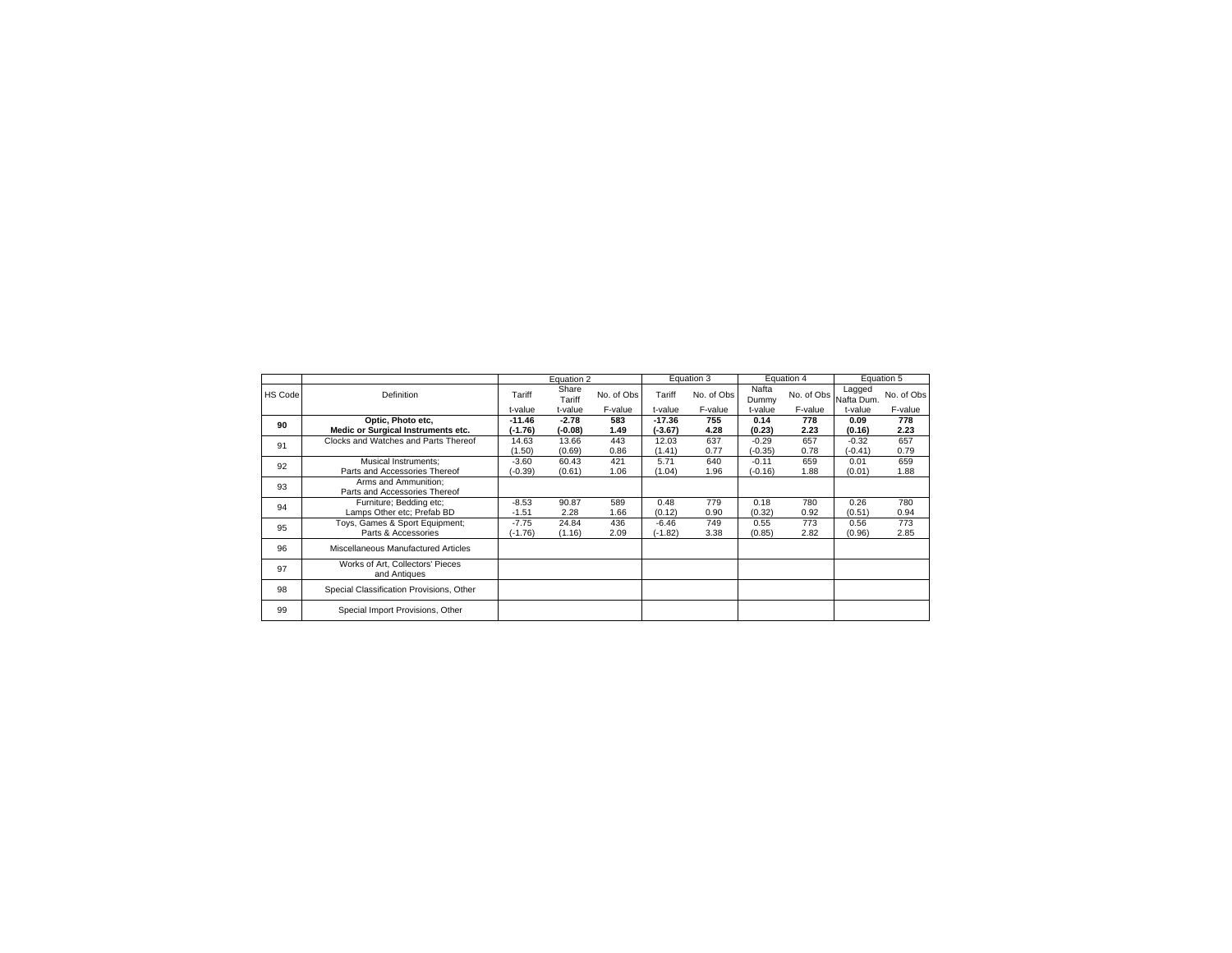|                   |                                          |          | <b>U.S. Tariff Rates</b> |                                       |
|-------------------|------------------------------------------|----------|--------------------------|---------------------------------------|
| <b>HS</b><br>Code | Definition                               | Year     | On Imports               | On Imports<br>from Canada from Mexico |
| 30                | <b>Pharmaceutical Products</b>           | 93<br>96 | 1.53<br>0.00             | 0.34<br>0.00                          |
| 37                | Photographic or Cinematographic Goods    | 93<br>96 | 0.00<br>0.00             | 0.00<br>0.00                          |
| 44                | Wood and Articles of Wood:               | 93       | 0.53                     | 0.26                                  |
|                   | <b>Wood Charcoal</b>                     | 96       | 0.08                     | 0.10                                  |
| 45                | Cork and Articles of Cork                | 93<br>96 | 0.00<br>0.00             | 0.00<br>0.00                          |
| 46                | Mfr of Straw, Esparto etc.;              | 93       | 0.00                     | 3.01                                  |
|                   | <b>Basketware &amp; Wickerwrk</b>        | 96       | 0.00                     | 0.00                                  |
| 49                | Printed Books, Newspapers etc;           | 93       | 0.00                     | 0.00                                  |
|                   | Manuscripts etc                          | 96       | 0.00                     | 0.00                                  |
| 51                | Wool & Animal Hair.                      | 93       | 11.03                    | 15.75                                 |
|                   | including Yarn & Woven Fabric            | 96       | 1.01                     | 3.23                                  |
| 52                | Cotton,                                  | 93       | 4.57                     | 8.98                                  |
|                   | including Yarn and Woven Fabric Thereof  | 96       | 0.88                     | 2.65                                  |
| 60                | <b>Knitted or Crocheted Fabrics</b>      | 93<br>96 | 6.66<br>1.33             | 13.33<br>4.55                         |
| 62                | <b>Apparel Articles and Accessories,</b> | 93       | 6.70                     | 12.93                                 |
|                   | Not Knit etc.                            | 96       | 1.23                     | 3.19                                  |
| 66                | Umbrellas, Walking-Sticks,               | 93       | 0.05                     | 0.00                                  |
|                   | Riding-Crops etc. Parts                  | 96       | 0.01                     | 0.00                                  |
| 79                | <b>Zinc and Articles Thereof</b>         | 93<br>96 | 2.01<br>0.35             | 2.69<br>0.00                          |
| 82                | Tools, Cutlery etc. of                   | 93       | 1.16                     | 0.22                                  |
|                   | Base Metal & Parts Thereof               | 96       | 0.24                     | 0.04                                  |
| 85                | Electric Machinery etc; Sound Equip;     | 93       | 0.28                     | 0.56                                  |
|                   | TV Equip; Pts                            | 96       | 0.14                     | 0.05                                  |
| 90                | Optic, Photo etc,                        | 93       | 1.31                     | 0.05                                  |
|                   | Medic or Surgical Instrments etc.        | 96       | 0.25                     | 0.02                                  |

**Table 2. U.S. Tariff Rates: Selected HS 2-Digit Commodities (%)**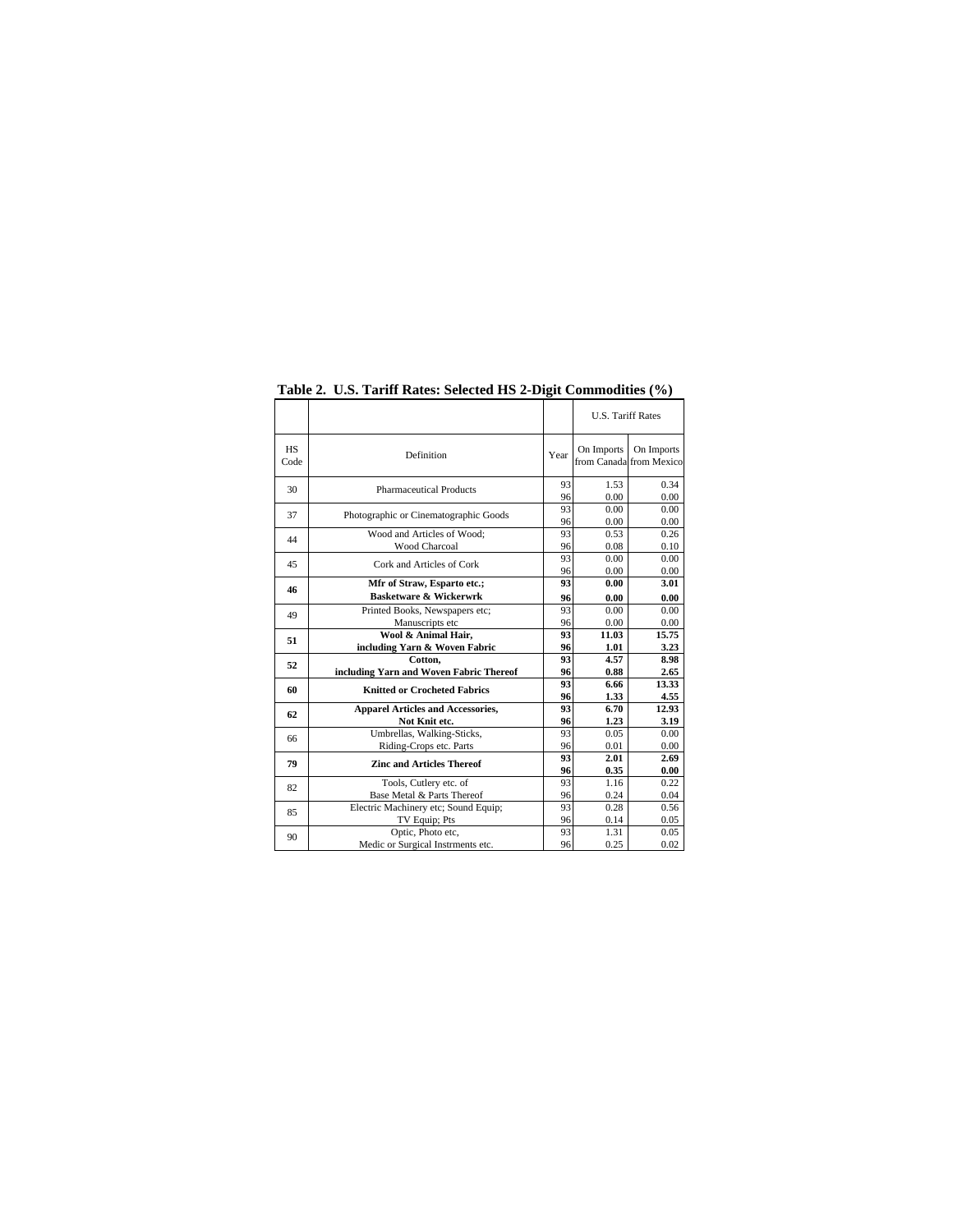Table 3. Regression Results: Selected HS 4-Digit Commodities

| $#$ of regressions |                          |                     |                         |                      |                         |                      |
|--------------------|--------------------------|---------------------|-------------------------|----------------------|-------------------------|----------------------|
| const              | $[-40.33]**$<br>$-8.619$ | $-9.502$ [-84.73]** | $-8.583$ [ $-32.73$ ]** | $-9.595$ $[-54.01]*$ | $[-73.03]*$<br>$-9.667$ | $-9.668$ $[-73.13]*$ |
| GDP per capita     | $-0.225$ [ $-0.38$ ]     | 1.079 [2.01]**      | $-0.642$ [ $-0.73$ ]    | $0.87$ [1.04]        | $0.902$ [1.08]          | $0.925$ [1.10]       |
| tariff             | 15.072 [0.85]            | $10.06$ $[0.8]$     | 15.263 [0.85]           | 7.207 [0.57]         |                         |                      |
| share*tariff       | $-22.778[-0.78]$         |                     | $-24.2$ [ $-0.83$ ]     |                      |                         |                      |
|                    |                          |                     | $0.149$ $[0.67]$        | $0.018$ $[0.08]$     | $0.035$ $[0.16]$        | $0.033$ $[0.15]$     |
|                    |                          |                     | $0.131$ $[0.68]$        | $0.097$ $[0.5]$      | $0.114$ $[0.59]$        | $0.114$ $[0.59]$     |
|                    |                          |                     | $0.037$ $[0.22]$        | $0.131$ $[0.76]$     | $0.143$ $[0.84]$        | $0.151$ $[0.88]$     |
|                    |                          |                     | $0.146$ $[0.87]$        | $0.257$ [1.56]       | $0.263$ [1.60]          | $0.262$ [1.59]       |
|                    |                          |                     | $0.026$ $[0.16]$        | $0.028$ $[0.18]$     | $0.028$ $[0.17]$        | $0.027$ $[0.17]$     |
|                    |                          |                     | $0.032$ $[0.2]$         | $-0.091$ [ $-0.57$ ] | $-0.092$ [ $-0.57$ ]    | $-0.091$ [ $-0.57$ ] |
| <b>NAFTA</b>       |                          |                     |                         |                      | $0.341$ $[0.50]$        |                      |
| NAFTA(Laq)         |                          |                     |                         |                      |                         | $0.46$ $[0.74]$      |
| $#$ of obs.        | 570                      | 733                 | 570                     | 733                  | 733                     | 733                  |
| $R$ -squared       | 0.002                    | 0.009               | 0.0046                  | 0.019                | 0.018                   | 0.019                |
| F-statistics       | 0.3                      | 2.79                | 0.24                    | 1.38                 | 1.37                    | 1.41                 |

4202 TRAVEL GOODS, HANDBAGS, WALLETS, JEWELRY CASES ETC

6002 KNITTED OR CROCHETED FABRICS, NESOI

| $#$ of regressions                                                                                               |                                                                                    |                                                               |                                                                                                                                                                                                                  |                                                                                                                                                                                                     |                                                                                                                                                                                                   |                                                                                                                                                                                      |
|------------------------------------------------------------------------------------------------------------------|------------------------------------------------------------------------------------|---------------------------------------------------------------|------------------------------------------------------------------------------------------------------------------------------------------------------------------------------------------------------------------|-----------------------------------------------------------------------------------------------------------------------------------------------------------------------------------------------------|---------------------------------------------------------------------------------------------------------------------------------------------------------------------------------------------------|--------------------------------------------------------------------------------------------------------------------------------------------------------------------------------------|
| const<br>GDP per capita<br>tariff<br>share*tariff<br>$\frac{t}{t}$<br>t4<br>t5<br>t <sub>6</sub><br><b>NAFTA</b> | $-5.34$ $[-4.72]$ **<br>$1.708$ $[1.27]$<br>$-52.04$ $[-3.06]$ **<br>55.107 [1.45] | $-6.437$ $[-5.51]$ **<br>1.125 [0.83]<br>$-20.37$ $[-3.06]**$ | $-5.908$ $[-4.7]**$<br>$0.731$ $[0.5]$<br>$-61.01$ $[-2.48]**$<br>70.903 [1.41]<br>$0.209$ $[0.75]$<br>$-0.195$ $[-0.71]$<br>$-0.445$ [-1.61]<br>$-0.42$ [-1.64] $*$<br>$-0.167$ $[-0.69]$<br>$-0.036$ $[-0.15]$ | $-7.588$ $[-6.16]*$<br>$-0.336$ [ $-0.23$ ]<br>$-18.71$ $[-2.59]**$<br>$0.395$ [1.61]<br>$-0.107$ $[-0.44]$<br>$-0.269$ [-1.12]<br>$-0.279$ [-1.14]<br>$-0.226$ [ $-0.93$ ]<br>$-0.257$ [ $-1.08$ ] | $-7.741$ $[-6.25]**$<br>$-0.215$ [ $-0.14$ ]<br>$0.61$ [2.54]**<br>$0.128$ $[0.55]$<br>$-0.075$<br>[–0.32]<br>$-0.166$<br>$-0.68]$<br>$-0.16$<br>$-0.66$<br>$-0.212$<br>$-0.89]$<br>$1.19$ [1.62] | $-7.631$ $[-6.14]$ **<br>$-0.08$ [ $-0.05$ ]<br>$0.613$ [2.56]**<br>$0.132$ $[0.57]$<br>$-0.028$ [ $-0.12$ ]<br>$-0.161$ [ $-0.66$ ]<br>$-0.153$ [ $-0.63$ ]<br>$-0.207$ [ $-0.86$ ] |
| NAFTA(Lag)                                                                                                       |                                                                                    |                                                               |                                                                                                                                                                                                                  |                                                                                                                                                                                                     |                                                                                                                                                                                                   | 1.218 [1.8]*                                                                                                                                                                         |
| $#$ of obs.                                                                                                      | 385                                                                                | 421                                                           | 385                                                                                                                                                                                                              | 421                                                                                                                                                                                                 | 421                                                                                                                                                                                               | 421                                                                                                                                                                                  |
| $R$ -squared                                                                                                     | 0.054                                                                              | 0.029                                                         | 0.0887                                                                                                                                                                                                           | 0.0627                                                                                                                                                                                              | 0.05                                                                                                                                                                                              | 0.05                                                                                                                                                                                 |
| F-statistics                                                                                                     | 5.79                                                                               | 4.98                                                          | 3.25                                                                                                                                                                                                             | 2.68                                                                                                                                                                                                | 2.15                                                                                                                                                                                              | 2.23                                                                                                                                                                                 |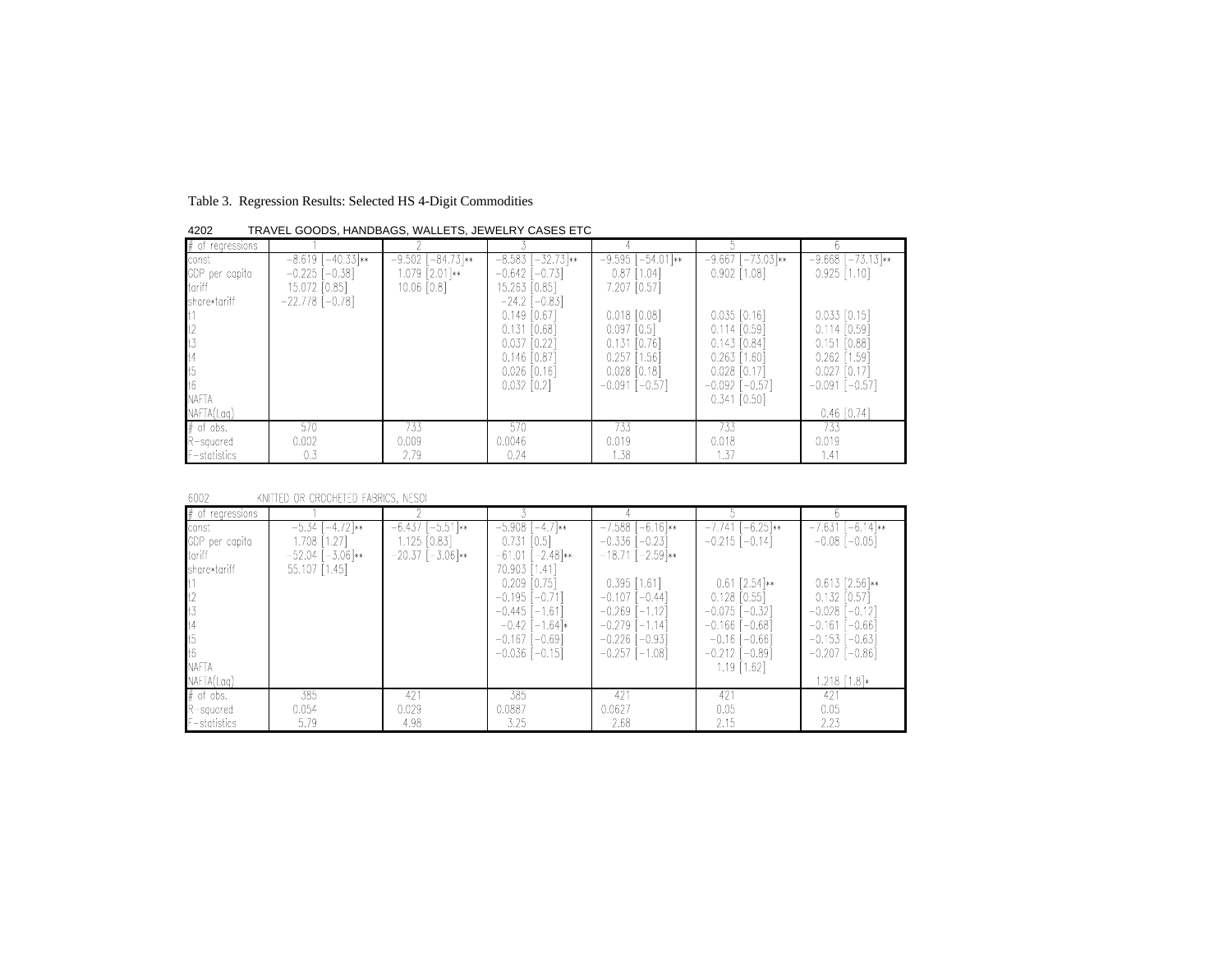| $#$ of regressions |                        |                      |                         |                      |                         |                        |
|--------------------|------------------------|----------------------|-------------------------|----------------------|-------------------------|------------------------|
| const              | $-7.183$ $[-31.83]$ ** | $-8.046$ [-141.60]** | $-7.817$ [ $-27.57$ ]** | $-8.592$ [-66.01]**  | $-66.74$ **<br>$-8.642$ | $-8.641$ $[-66.82]$ ** |
| GDP per capita     | $-0.306$ [ $-0.26$ ]   | $0.0029$ $[0.05]$    | $-0.072$ $[-0.64]$      | $-0.063$ [ $-1.15$ ] | $-0.065$ [ $-1.18$ ]    | $-0.066$ [-1.19]       |
| tariff             | $-55.471$ [-1.82]*     | $-5.547$ [ $-1.40$ ] | $-13.84$ $[-0.45]$      | $-3.976$ [ $-1.05$ ] |                         |                        |
| share*tariff       | 83.197 [1.51]          |                      | 1.224 [0.02]            |                      |                         |                        |
|                    |                        |                      | $0.779$ [3.42]**        | $0.902$ [4.86]**     | $0.937$ [5.04]**        | $0.935$ [5.04]**       |
|                    |                        |                      | $0.733$ $[3.23]**$      | 1.016 [5.60]**       | 1.056 [5.82]**          | $1.055$ [5.82]**       |
|                    |                        |                      | $0.468$ [2.12]**        | $0.794$ [4.44]**     | $0.801$ [4.50]**        | $0.831$ [4.66]**       |
|                    |                        |                      | $0.419$ [1.87] $*$      | $0.605$ [3.34]**     | $0.606$ [3.35] $**$     | $0.606$ [3.35]**       |
| t5                 |                        |                      | $0.214$ $[0.96]$        | $0.326$ [1.82] $*$   | $0.325$ [1.82] $*$      | $0.325$ [1.82] $*$     |
|                    |                        |                      | $-0.189$ [ $-0.86$ ]    | $0.021$ [0.12]       | $0.017$ $[0.10]$        | $0.017$ $[0.10]$       |
| <b>NAFTA</b>       |                        |                      |                         |                      | $1.712$ [2.18] $**$     |                        |
| NAFTA(Laq)         |                        |                      |                         |                      |                         | 1.655 [2.31]**         |
| $#$ of obs.        | 367                    | 776                  | 367                     | 776                  | 776                     | 776                    |
| $R$ -squared       | 0.02                   | 0.003                | 0.1062                  | 0.0915               | 0.097                   | 0.098                  |
| F-statistics       | 2.01                   | 0.99                 | 3.87                    | 7.87                 | 8.37                    | 8.45                   |

T-SHIRTS, SINGLETS, TANK TOPS ETC, KNIT OR CROCHET 6109

#### 6115 PANTYHOSE, SOCKS & OTHER HOSIERY, KNIT OR CROCHET

| $#$ of regressions |                     |                      |                       |                        |                      |                      |
|--------------------|---------------------|----------------------|-----------------------|------------------------|----------------------|----------------------|
| const              | $-7.13$ $[-6.74]**$ | $-6.3$ [ $-5.61$ ]** | $-8.339$ $[-6.64]$ ** | $-6.982$ [ $-5.22$ ]** | $-6.764$ [-5.08]**   | $-6.921$ [-5.20]**   |
| GDP per capita     | $0.307$ $[0.22]$    | 1.487 [1.30]         | $-1.173$ $[-0.68]$    | $0.856$ $[0.61]$       | $1.139$ $[0.82]$     | $0.958$ $[0.69]$     |
| tariff             | $-1.821$ [-0.17]    | $-0.821$ $[-0.11]$   | $-4.556$ [ $-0.42$ ]  | $-1$ [-0.13]           |                      |                      |
| share*tariff       | $-10.394$ $[-1.05]$ |                      | $-8.286$ [ $-0.83$ ]  |                        |                      |                      |
|                    |                     |                      | $0.414$ [1.39]        | $0.195$ $[0.78]$       | $0.249$ [1.00]       | $0.236$ $[0.95]$     |
| t1<br>t2<br>t3     |                     |                      | $0.245$ $[0.92]$      | $0.117$ $[0.47]$       | $0.179$ $[0.73]$     | $0.161$ $[0.66]$     |
|                    |                     |                      | $0.26$ $[0.91]$       | $0.235$ $[0.93]$       | $0.244$ $[0.98]$     | $0.238$ $[0.95]$     |
|                    |                     |                      | $-0.08$ [ $-0.24$ ]   | $0.008$ $[0.03]$       | $0.025$ $[0.10]$     | $0.058$ $[0.23]$     |
| t4<br>t5<br>t6     |                     |                      | $0.184$ $[0.62]$      | $0.045$ $[0.17]$       | $0.065$ $[0.25]$     | $0.052$ $[0.20]$     |
|                    |                     |                      | $-0.324$ [ $-1.12$ ]  | $-0.143$ [ $-0.55$ ]   | $-0.123$ [ $-0.48$ ] | $-0.135$ [ $-0.52$ ] |
| <b>NAFTA</b>       |                     |                      |                       |                        | $1.757$ $[2.18]**$   |                      |
| NAFTA(Lag)         |                     |                      |                       |                        |                      | 1.283 [1.75]*        |
| $#$ of obs.        | 328                 | 454                  | 328                   | 454                    | 454                  | 454                  |
| R-squared          | 0.008               | 0.005                | 0.0403                | 0.013                  | 0.026                | 0.022                |
| F-statistics       | 0.63                | 0.84                 |                       | 0.57                   | 1.17                 | 0.96                 |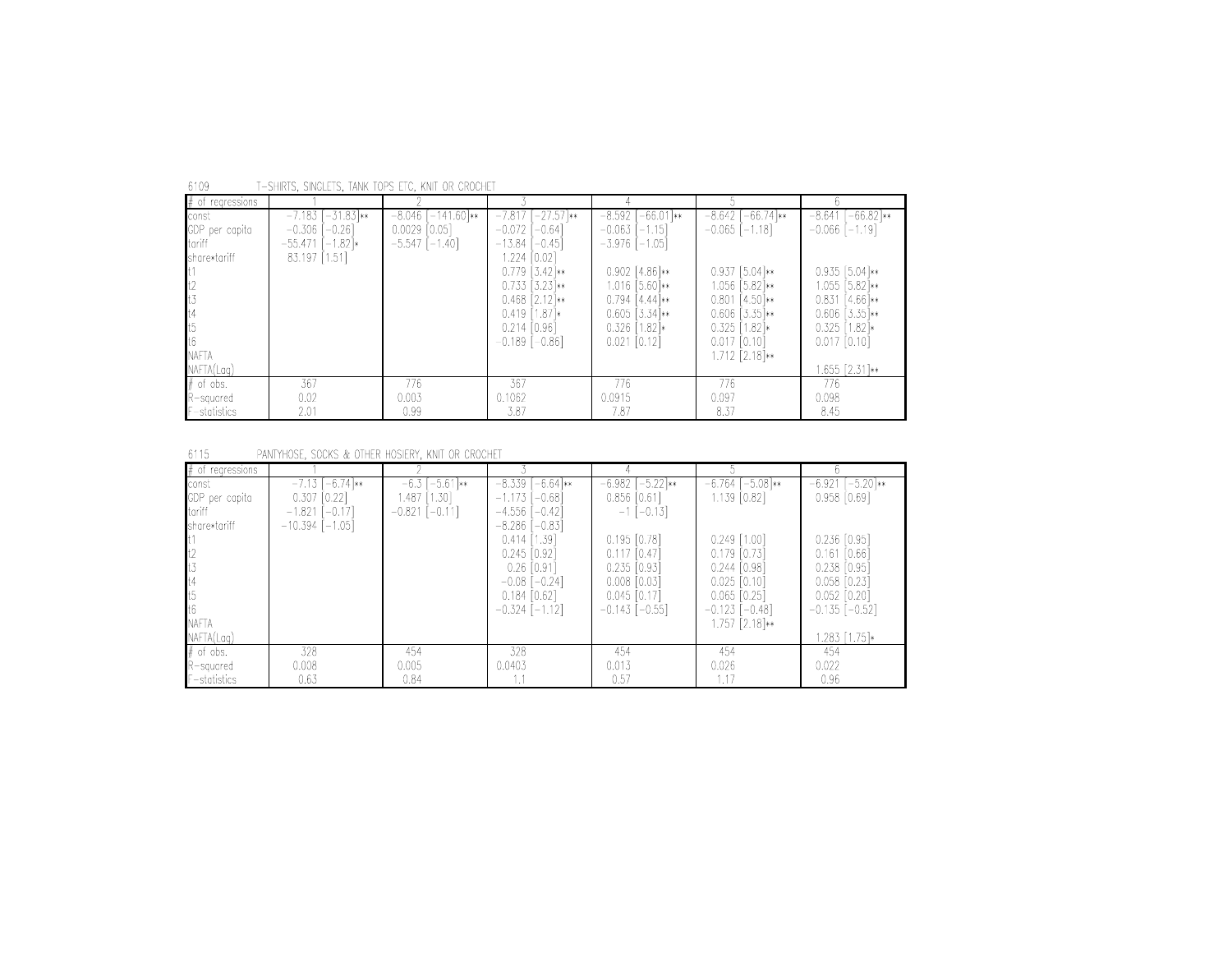| # of regressions |                       |                      |                        |                       |                        |                         |
|------------------|-----------------------|----------------------|------------------------|-----------------------|------------------------|-------------------------|
| const            | $-5.269$ [-4.73]**    | $-6.399$ $[-5.53]*$  | $[-3.57]*$<br>$-4.325$ | $-4.555$ $[-3.42]$ ** | $-4.679$ $[-3.46]$ **  | $[-3.95]**$<br>$-5.259$ |
| GDP per capita   | $-0.946$ [ $-0.45$ ]  | $0.119$ $[0.06]$     | $-2.571$ [-1.05]       | $-3.43$ [ $-1.44$ ]   | $-3.93$ [ $-1.67$ ]*   | $-3.036$ [ $-1.31$ ]    |
| tariff           | $-38.176$ $[-3.23]**$ | $-20.49$ $[-3.28]**$ | $-33.19$ [-2.62]**     | $-12.79$ [-1.86]*     |                        |                         |
| share*tariff     | $-65.387$ [-1.26]     |                      | $-55.47$ [-1.05]       |                       |                        |                         |
|                  |                       |                      | $0.355$ $[0.72]$       | $0.772$ [1.72] $*$    | 1.084 [2.56]**         | 1.083 [2.62]**          |
| t2               |                       |                      | $-0.254$ [ $-0.56$ ]   | $0.277$ $[0.67]$      | $0.646$ [1.7] $*$      | $0.675$ [1.82] $*$      |
| t3               |                       |                      | $0.002$ $[0.00]$       | $0.54$ [1.39]         | $0.746$ [2.02]**       | $0.902$ [2.48]**        |
| $\mathsf{t}$     |                       |                      | $-0.019$ [ $-0.05$ ]   | $0.443$ [1.15]        | $0.617$ [1.64] $*$     | $0.627$ [1.71] $*$      |
| lt5              |                       |                      | $-0.826$ $[-2.26]$ **  | $-0.742$ [-2.19]**    | $-0.681$<br>$-2.01$ ** | $-0.684$ $[-2.07]**$    |
| It6              |                       |                      | $-0.393$ [ $-1.05$ ]   | $-0.13$ [ $-0.37$ ]   | $-0.107$<br>$-0.31$ ]  | $-0.098$ $[-0.29]$      |
| <b>NAFTA</b>     |                       |                      |                        |                       | $1.48$ [1.5]           |                         |
| NAFTA(Lag)       |                       |                      |                        |                       |                        | 2.788 [3.28]**          |
| $#$ of obs.      | 199                   | 238                  | 199                    | 238                   | 238                    | 238                     |
| R-squared        | 0.114                 | 0.057                | 0.1442                 | 0.1744                | 0.138                  | 0.178                   |
| $F$ -statistics  | 6.37                  | 5.4                  | 3.36                   | 3.64                  | 3.47                   | 4.69                    |

6401 WATERPROOF FOOTWEAR, RUBBER OR PLASTICS, BOND SOLE

#### 8528 TV RECVRS, INCL VIDEO MONITORS & PROJECTORS

| $#$ of regressions                                                                                                                     |                                                                                            |                                                                                |                                                                                                                                                                                                      |                                                                                                                                                                                     |                                                                                                                                                                                               |                                                                                                                                                                                                  |
|----------------------------------------------------------------------------------------------------------------------------------------|--------------------------------------------------------------------------------------------|--------------------------------------------------------------------------------|------------------------------------------------------------------------------------------------------------------------------------------------------------------------------------------------------|-------------------------------------------------------------------------------------------------------------------------------------------------------------------------------------|-----------------------------------------------------------------------------------------------------------------------------------------------------------------------------------------------|--------------------------------------------------------------------------------------------------------------------------------------------------------------------------------------------------|
| const<br>GDP per capita<br>tariff<br>Ishare*tariff<br>lt 1<br>$t2$<br>$t3$<br>t4<br>t5<br>t <sub>6</sub><br><b>NAFTA</b><br>NAFTA(Lag) | $-7.927$ [ $-20.19$ ]**<br>$0.346$ $[0.19]$<br>$-89.614$ [ $-3.22$ ]**<br>99.218 $[1.66]*$ | $-8.599$ $\overline{-80.08}$ **<br>$-0.208$ $[-0.12]$<br>$-51.08$ $[-2.68]$ ** | $-8.109$ $[-14.09]**$<br>$0.28$ [0.15]<br>$-83.96$ [-1.87]*<br>96.675 [1.52]<br>$0.532$ [1.25]<br>$-0.139$ $[-0.33]$<br>$0.213$ $[0.51]$<br>$0.184$ $[0.43]$<br>$0.276$ $[0.84]$<br>$0.108$ $[0.33]$ | $-8.869$ [-28.39]**<br>$-0.138$ $[-0.08]$<br>$-32.48$ [-1.05]<br>$0.68$ [1.72] $*$<br>$0.003$ $[0.01]$<br>$0.341$ [0.9]<br>$0.253$ $[0.65]$<br>$0.149$ $[0.48]$<br>$0.121$ $[0.39]$ | $-9.097$ [ $-40.89$ ]**<br>$-0.322$ [ $-0.18$ ]<br>$0.887$ [2.58]**<br>$0.212$ $[0.64]$<br>$0.574$ [1.86] $*$<br>$0.507$ [1.63]<br>$0.142$ [0.46]<br>$0.133$ $[0.43]$<br>$-0.139$ [ $-0.16$ ] | [-40.96]**<br>$-9.086$<br>$-0.409$ $[-0.23]$<br>$0.875$ [2.56]**<br>$0.201$ $[0.60]$<br>$0.556$ [1.79] $*$<br>$0.509$ [1.64] $*$<br>$0.143$ $[0.46]$<br>$0.132$ $[0.43]$<br>$-0.341$ [ $-0.42$ ] |
| $#$ of obs.                                                                                                                            | 281                                                                                        | 320                                                                            | 281                                                                                                                                                                                                  | 320                                                                                                                                                                                 | 320                                                                                                                                                                                           | 320                                                                                                                                                                                              |
| R-squared                                                                                                                              | 0.046                                                                                      | 0.03                                                                           | 0.0647                                                                                                                                                                                               | 0.0489                                                                                                                                                                              | 0.045                                                                                                                                                                                         | 0.045                                                                                                                                                                                            |
| F-statistics                                                                                                                           | 3.52                                                                                       | 3.62                                                                           | 1.62                                                                                                                                                                                                 | 1.48                                                                                                                                                                                | 1.34                                                                                                                                                                                          | 1.36                                                                                                                                                                                             |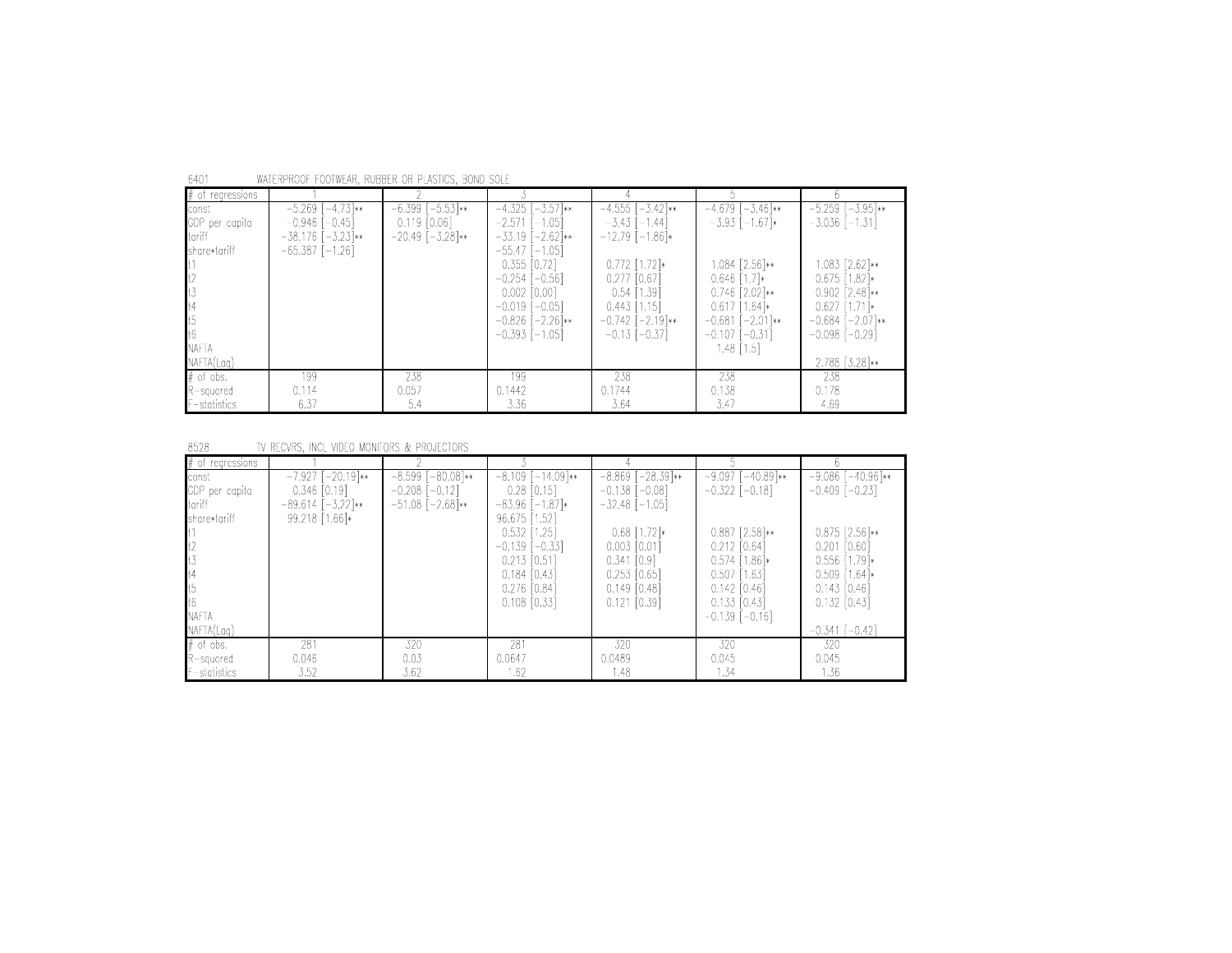| 8703 |  | MOTOR CARS & VEHICLES FOR TRANSPORTING PERSONS |  |
|------|--|------------------------------------------------|--|
|      |  |                                                |  |

| $#$ of regressions |                   |                        |                        |                      |                     |                       |                                |
|--------------------|-------------------|------------------------|------------------------|----------------------|---------------------|-----------------------|--------------------------------|
| const              | $-8.617[-8.73]**$ | $-10.58$ $[-26.49]$ ** | $-8.518$ $[-2.41]$ **  | $-10.65$ $[-24.17]*$ | $-10.52$ [-24.42]** | $-10.53$ $[-24.46]**$ | $-10.\overline{8}$ $[-24.14]*$ |
| GDP per capita     | $0.251$ $[2.03]*$ | $0.276$ $[2.13]**$     | $0.251$ $[2.01]*$      | $0.261$ [1.97] $**$  | $0.255$ $[1.92]$ *  | $0.254$ [1.92] $*$    | $[1.99]**$<br>0.261            |
| tariff             | $-72.9$ [-0.51]   | 39.727 [1.63]          | $-28.94$ $[-0.06]$     | 36.401 [1.48]        |                     |                       | 54.57 [2.02]**                 |
| Ishare*tariff      | 51.06 [0.29]      |                        | $-2.787$ [0.00]        |                      |                     |                       |                                |
|                    |                   |                        | $-0.429$ $[-0.64]$     | $0.131$ $[0.46]$     | $0.18$ $[0.62]$     | $0.183$ $[0.64]$      | $0.18$ $[0.63]$                |
| t2                 |                   |                        | $-0.467$<br>$-0.7$ ]   | $0.223$ $[0.8]$      | $0.268$ $[0.94]$    | $0.271$ $[0.96]$      | $0.27$ $[0.96]$                |
| t3                 |                   |                        | $-0.236$<br>$-0.36$    | $0.155$ $[0.57]$     | $0.181$ $[0.67]$    | $0.217$ $[0.79]$      | $0.143$ $[0.53]$               |
| t4                 |                   |                        | $-0.497$ [-1.18]       | $0.1$ $[0.38]$       | $0.113$ $[0.43]$    | $0.113$ $[0.43]$      | $0.096$ $[0.37]$               |
| t5                 |                   |                        | $-0.847$<br>$-2.59$ ** | $-0.312$ [-1.12]     | $-0.318$ $[-1.13]$  | $-0.319$ [-1.14]      | $-0.31$ [ $-1.12$ ]            |
| t6                 |                   |                        | $-0.418$ [ $-1.26$ ]   | $0.028$ $[0.1]$      | $0.027$ $[0.10]$    | $0.027$ $[0.10]$      | $0.029$ $[0.11]$               |
| <b>NAFTA</b>       |                   |                        |                        |                      | $0.548$ [0.79]      |                       |                                |
| NAFTA(Lag)         |                   |                        |                        |                      |                     | $0.61$ [0.96]         |                                |
| Mexico             |                   |                        |                        |                      |                     |                       | 1.679 [1.59]                   |
| $#$ of obs.        | 173               | 278                    | 173                    | 278                  | 278                 | 278                   | 278                            |
| R-squared          | 0.038             | 0.035                  | 0.0926                 | 0.0567               | 0.049               | 0.05                  | 0.069                          |
| F-statistics       | 1.75              | 3.55                   | 1.43                   | 1.44                 | 1.23                | 1.28                  | 1.57                           |

Country Dummies are omitted<br>Time dummies (t1=1992, t2=1993, t3=1994, t4=1995, t5=1996, t6=1997)

[ ]: t-value<br>\*\* 5% significant<br>\* 10% significant

| 4202 | TRAVEL GOODS, HANDBAGS, WALLETS, JEWELRY CASES ETC |
|------|----------------------------------------------------|
| 6002 | KNITTED OR CROCHETED FABRICS, NESOL                |
| 6109 | T-SHIRTS, SINGLETS, TANK TOPS ETC, KNIT OR CROCHET |
| 6115 | PANTYHOSE. SOCKS & OTHER HOSIERY, KNIT OR CROCHET  |
| 6401 | WATERPROOF FOOTWEAR, RUBBER OR PLASTICS, BOND SOLE |
| 8528 | TV RECVRS. INCL VIDEO MONITORS & PROJECTORS        |
| 8703 | MOTOR CARS & VEHICLES FOR TRANSPORTING PERSONS     |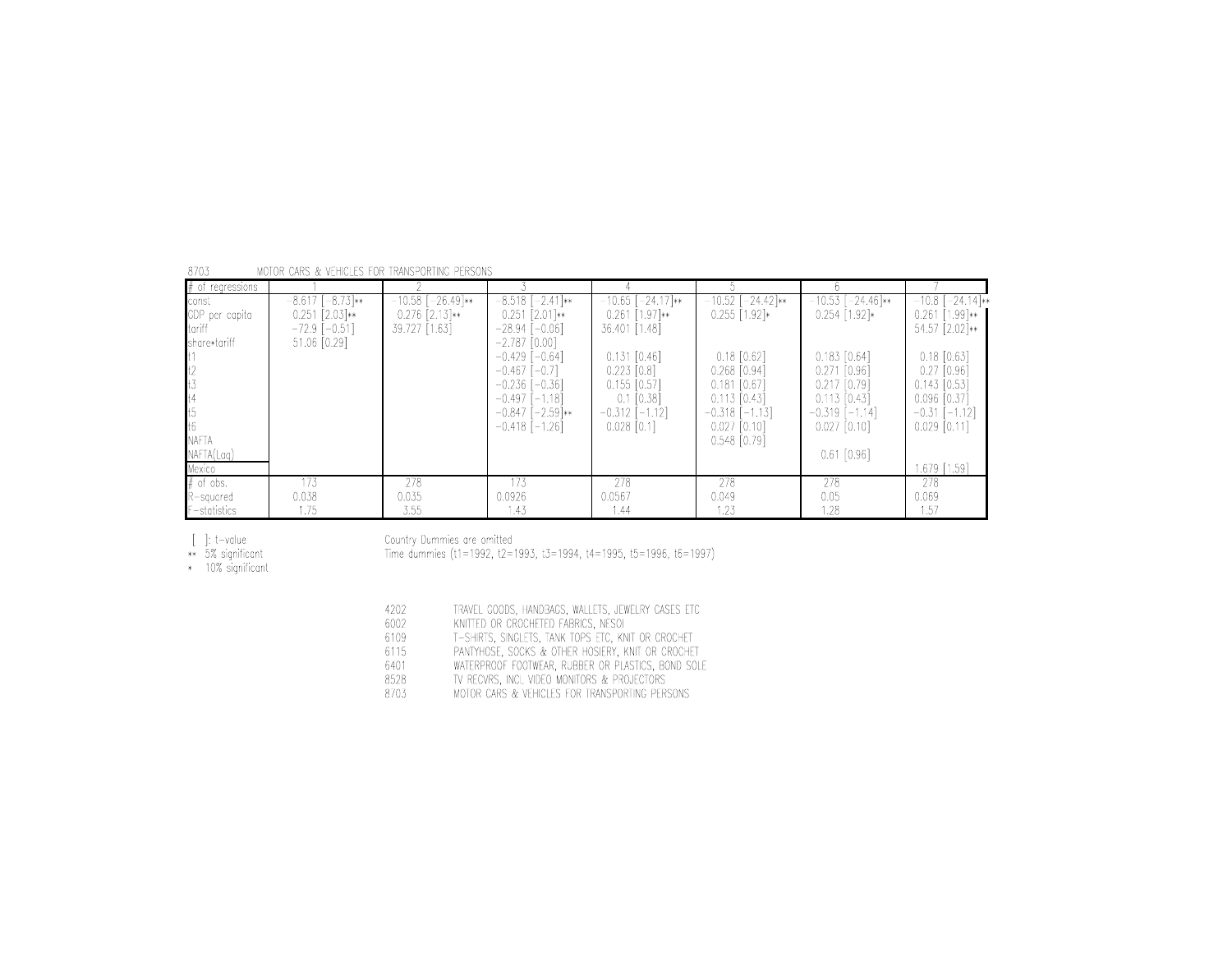Table 4. Summary of Regression Results of Table 3

| Commodities |                                                    | Tariff  | NAFTA or NAFTA(Lag) |
|-------------|----------------------------------------------------|---------|---------------------|
| 4202        | TRAVEL GOODS, HANDBAGS, WALLETS, JEWELRY CASES ETC |         |                     |
| 6002        | KNITTED OR CROCHETED FABRICS, OTHER                | $***$   | $^\ast$             |
| 6109        | T-SHIRTS, SINGLETS, TANK TOPS ETC, KNIT OR CROCHET | $^\ast$ | $***$               |
| 6115        | PANTYHOSE, SOCKS & OTHER HOSIERY, KNIT OR CROCHET  |         | $***$               |
| 6401        | WATERPROOF FOOTWEAR, RUBBER OR PLASTICS, BOND SOLE | $***$   | $***$               |
| 8528        | TV RECVRS, INCL VIDEO MONITORS & PROJECTORS        | $***$   |                     |
| 8703        | MOTOR CARS & VEHICLES FOR TRANSPORTING PERSONS     |         |                     |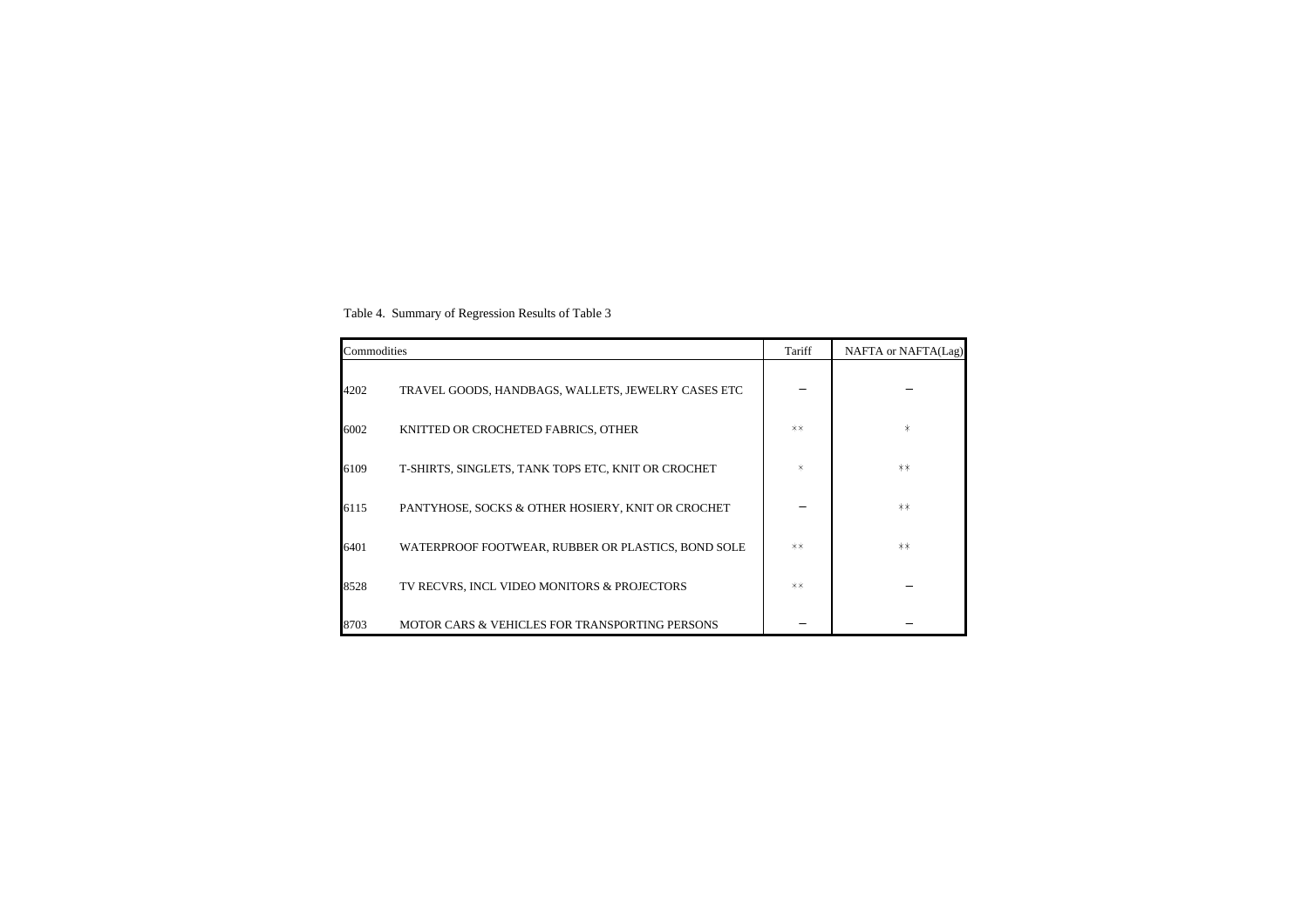





 **Figure 1. U.S. Tariff Rates and Imports: Selected HS 2-Digit Commodities**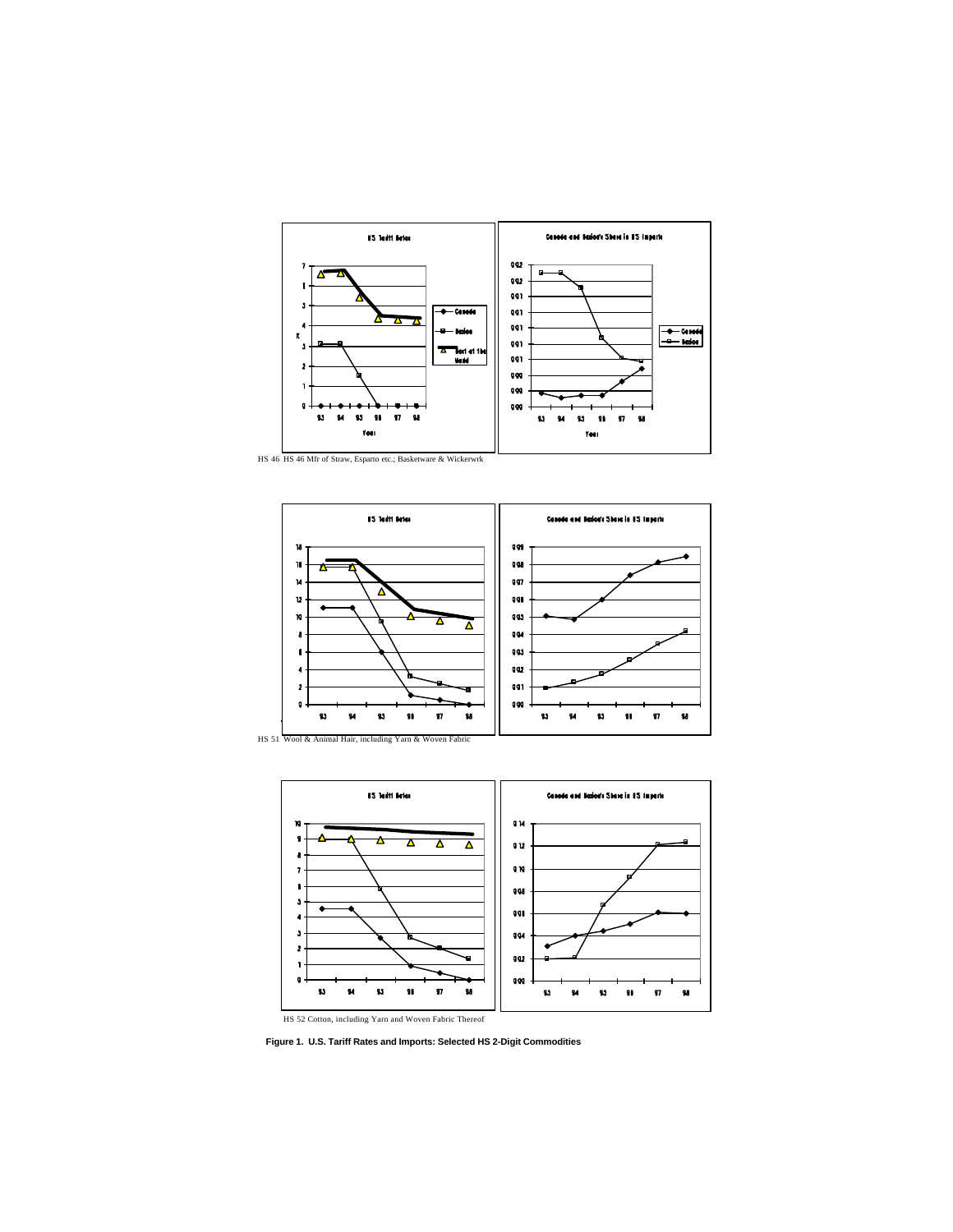









HS 79 Zinc and Articles Thereof

**Figure 1. U.S. Tariff Rates and Imports: Selected HS 2-Digit Commodities (continued)**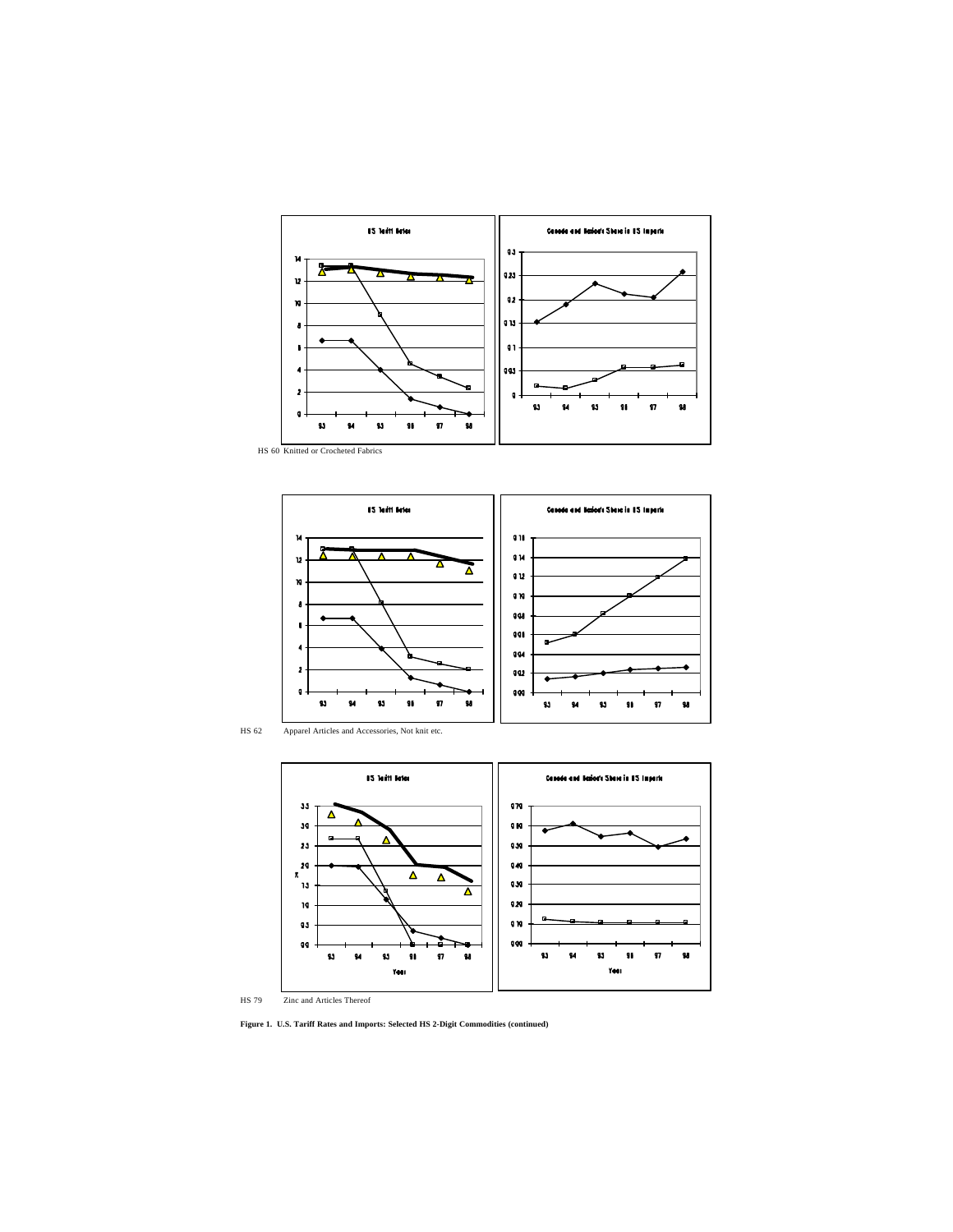

Figure 2. U.S. Tariff Rates: Selected HS 4-Digit Commodities